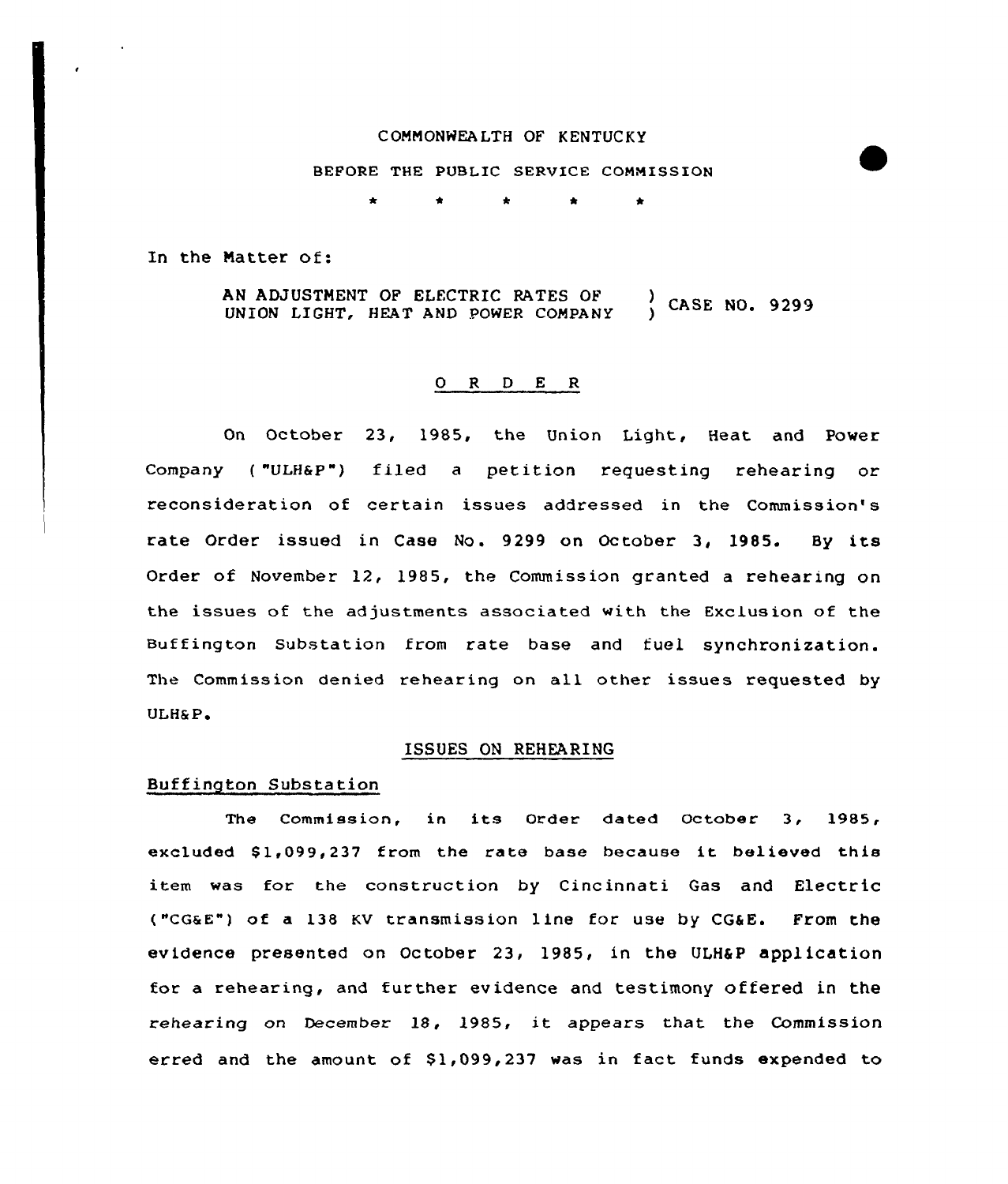install a new 168 MVA transformer in the ULH&P Buffington Substation and will be used solely to improve service to the ULH&P service area. Therefore, the full amount of  $$1,099,237$  should be restored to the ULHaP rate base.

The restoration of this amount to rate base results in additional revenue requirements of \$226,919 associated with return on equity and \$31,877 associated with additional depreciation expense. Therefore, additional revenues of \$258,796 have been allowed herein to reflect the restoration of the Buffington Substation to rate base.

# Fuel Synchronization

For the rehearing ULHSP proposed a different methodology for fuel synchronization than the methodology proposed in the original application. ULHaP reduced the requested adjustment for additional revenues to \$425,284 with the rehearing methodology. In their brief filed on December 20, 1985, the Utility and Rate Intervention Division of the Attorney General's Office supported the adjustment of \$ 425,284 in additional revenues for ULHaP. The Commission is concerned with the total adjustment as proposed by ULH&P and will now address three issues of this adjustment.

ULH&P requested an adjustment of  $$18,926$  related to company use. This amount and an additional \$55,076 of the request related to the difference between the base rate fuel cost in purchases and recovery revenues. In response to the Commission' question about the inclusion of company use in the operating revenue, Nr. Richard A. Lonneman, a Return Analyst in the Rate and Economic Department, responded "...there isn't a separate billing to someone for

 $-2-$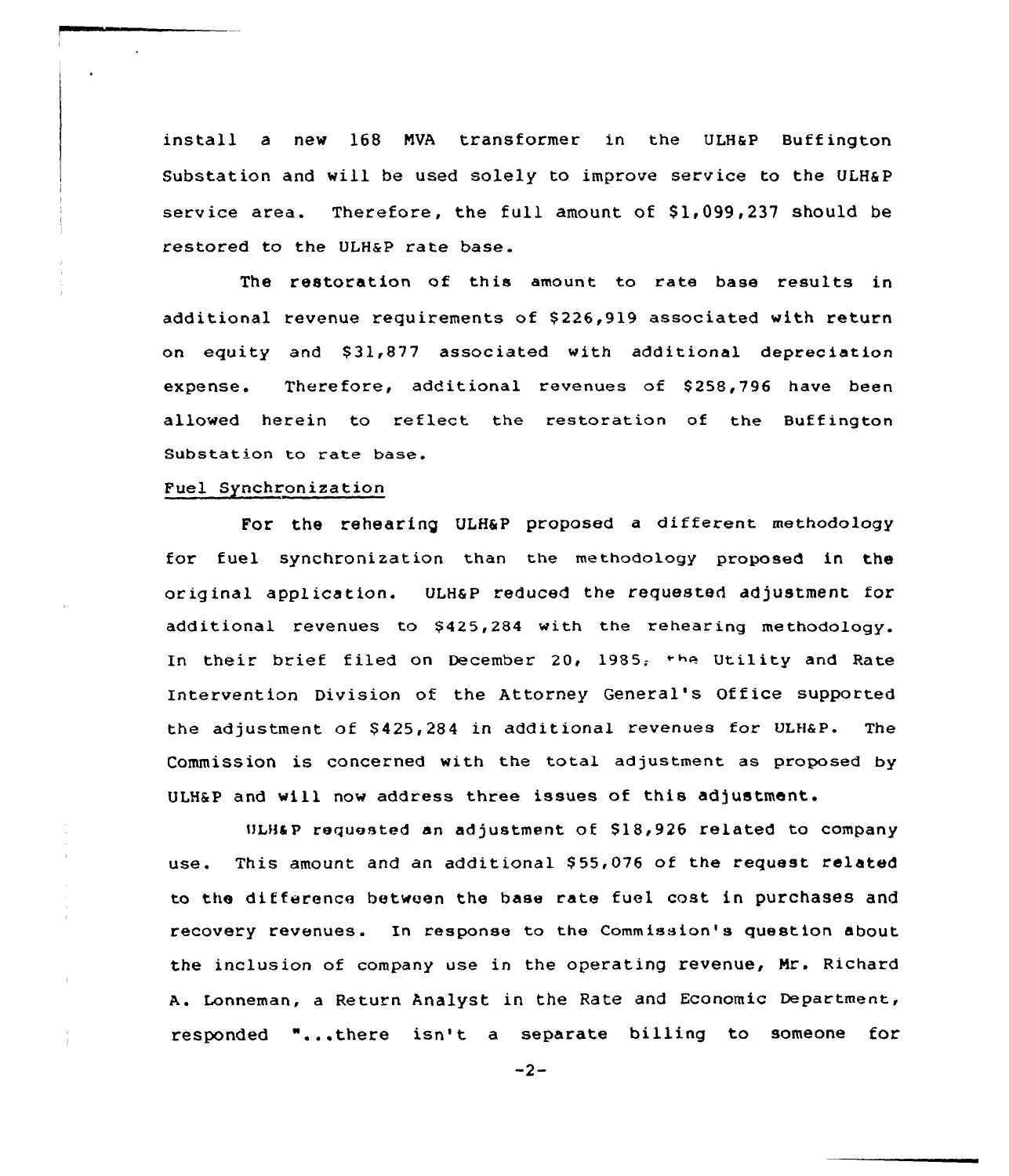company use, but it's recovered from all customers in the base rate. $1$  The company use is built into the rate structure as an expense. The difference between base rate fuel cost in purchases and recovery revenues is mainly the result of the utility's line loss on a monthly basis compared to the 12-month rolling average line loss used to develop the fuel cost rates in the recovery revenues. The Commission is concerned about the possible consistent over- and under-collection of base rate fuel cost in the recovery revenues. The Commission has denied this type of adjustment for electric utilities in the past. Until further information is developed to address the Commission's concerns, it will continue to deny this type of adjustment.

The \$ 351,282 balance of the requested adjustment relates to the Fuel Adjustment Clause ( "FAC") difference in purchases and recovery revenues. The Commission has consistently allawed the FAC fuel synchronization in the non-generating electric distribution utilities who use the tully recovering FAC methodology. Even though ULH&P does not use the fully recovering FAC methodology, the Commission will make an adjustment of \$351,282 in this case. But the Commission is also ardering that in the ongoing PAc hearings in Case No. 9175-B, ULH&P is to change to the fully recovering FAC methodology like all other non-generating electric distribution utilities under the Commission's jurisdiction.

<sup>1</sup> Transcript of Evidence, December 18, 1985, p. 39, lines  $15-17$ .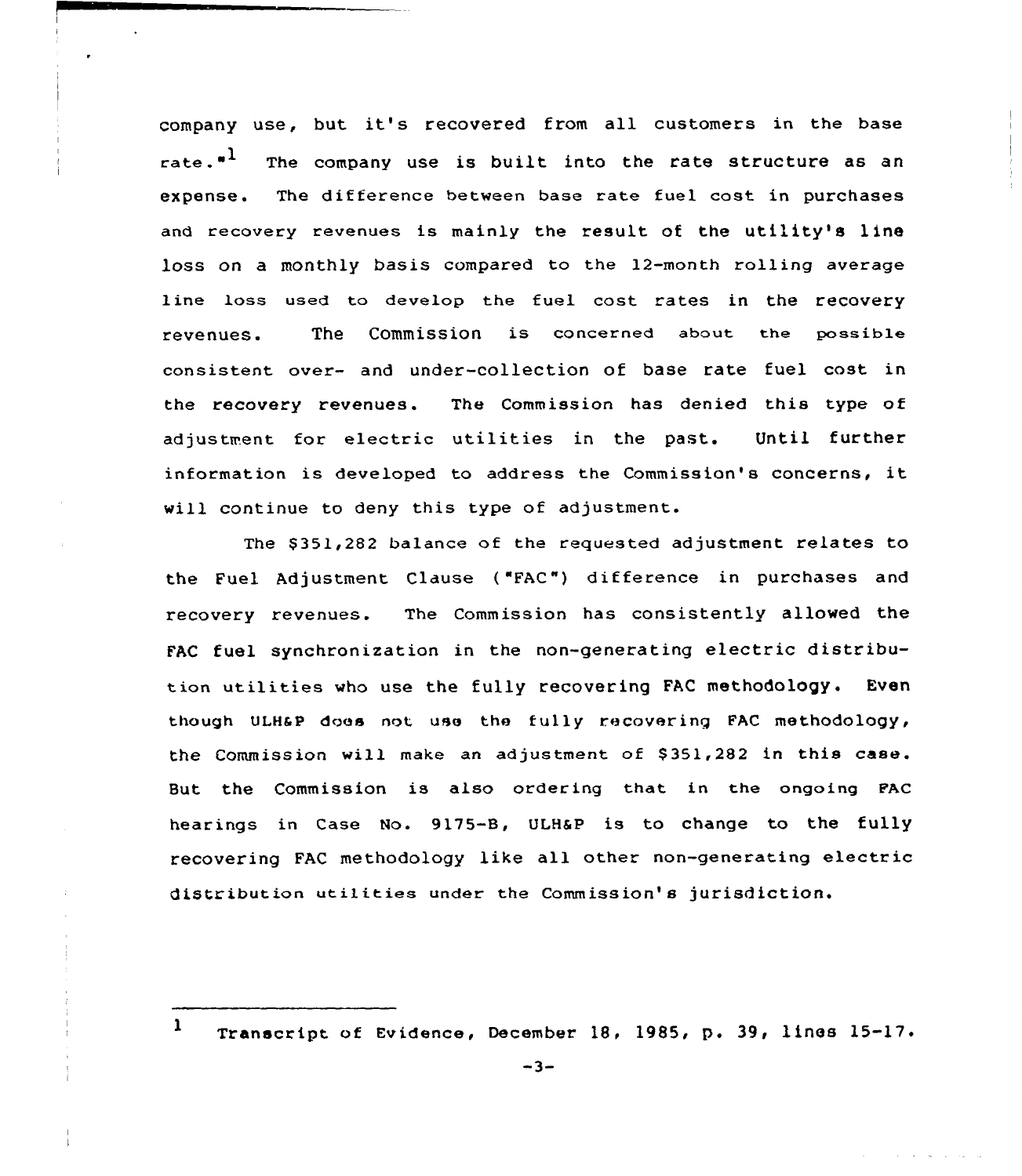### SUMMARY

The Commission after consideration of the evidence of record and findings herein, HEREBY ORDERS THAT:

l. The revenue award granted ULHSP in Case No. <sup>9299</sup> is hereby increased by \$610,078.

2. The rates in Appendix <sup>A</sup> be and they hereby are approved for service rendered by ULH&P on and after the date of this Order.

3. ULHSP is to change to <sup>a</sup> fully recovering FAC methodology like all other non-generating electric distribution utilities under this Commission's jurisdiction. The transition to the new methodology will be developed in Case No. 9175-B, An Examination by the Public Service Co:mnission of the Application of the Fuel Adjustment Clause of Union Light, Heat and Power Company from May 1, 1985, to October 31, 1985.

4. All rates and charges not specifically addressed herein shall remain as established in the Commission's Order of October 3i 1985 <sup>~</sup>

5. Within 30 days from the date of this Order, ULHaP shall file with the Couunission its revised tariff sheets setting out the rates approved herein.

 $-4-$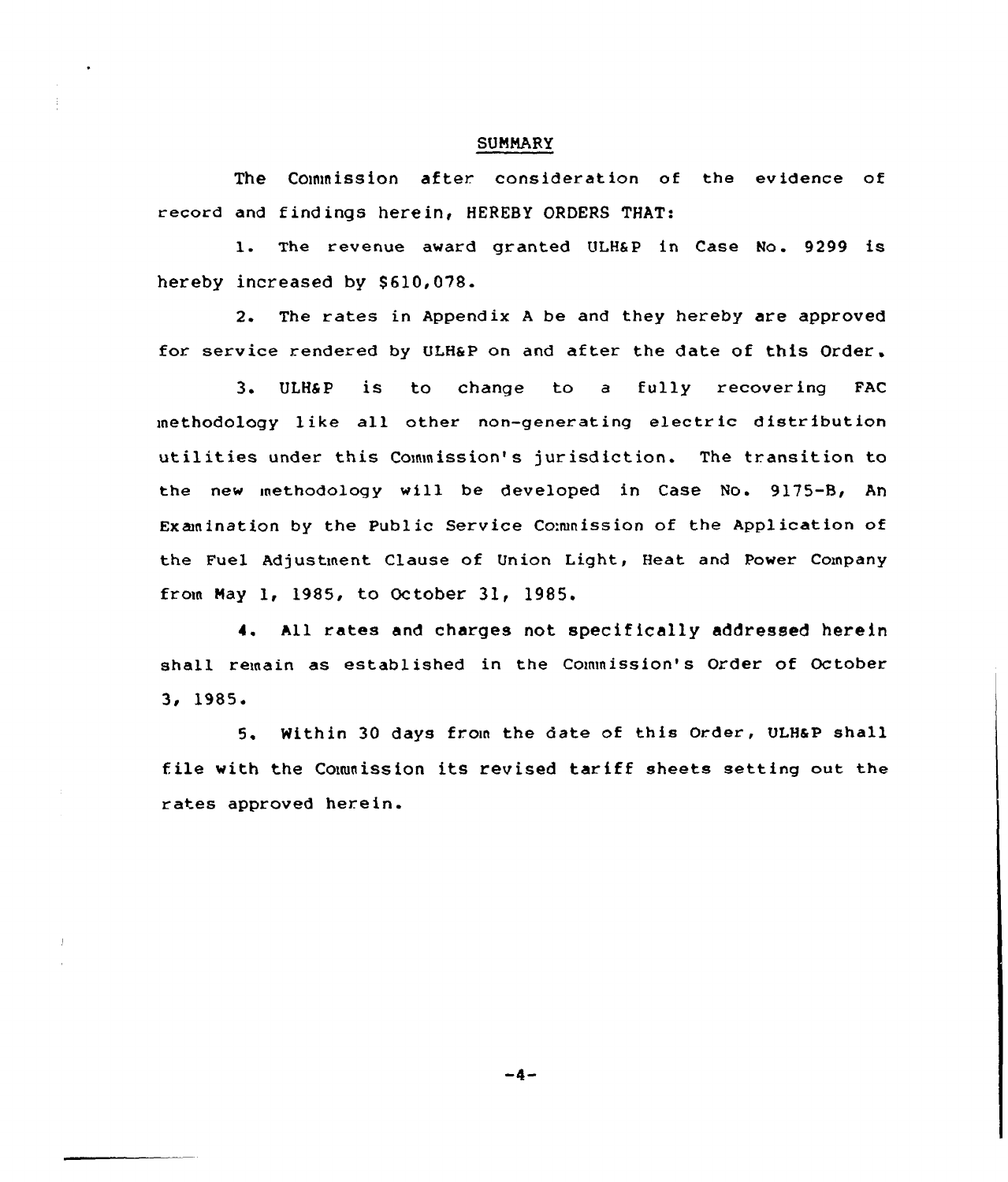Oone at Frankfort, Kentucky, this 28th day of January, 1986. PUBLIC SERVICE CONNISSION

Eve D. Hemang ≮ma:  $\bullet$ Vice Chairman

Commussioner an +

ATTEST:

**Secretary**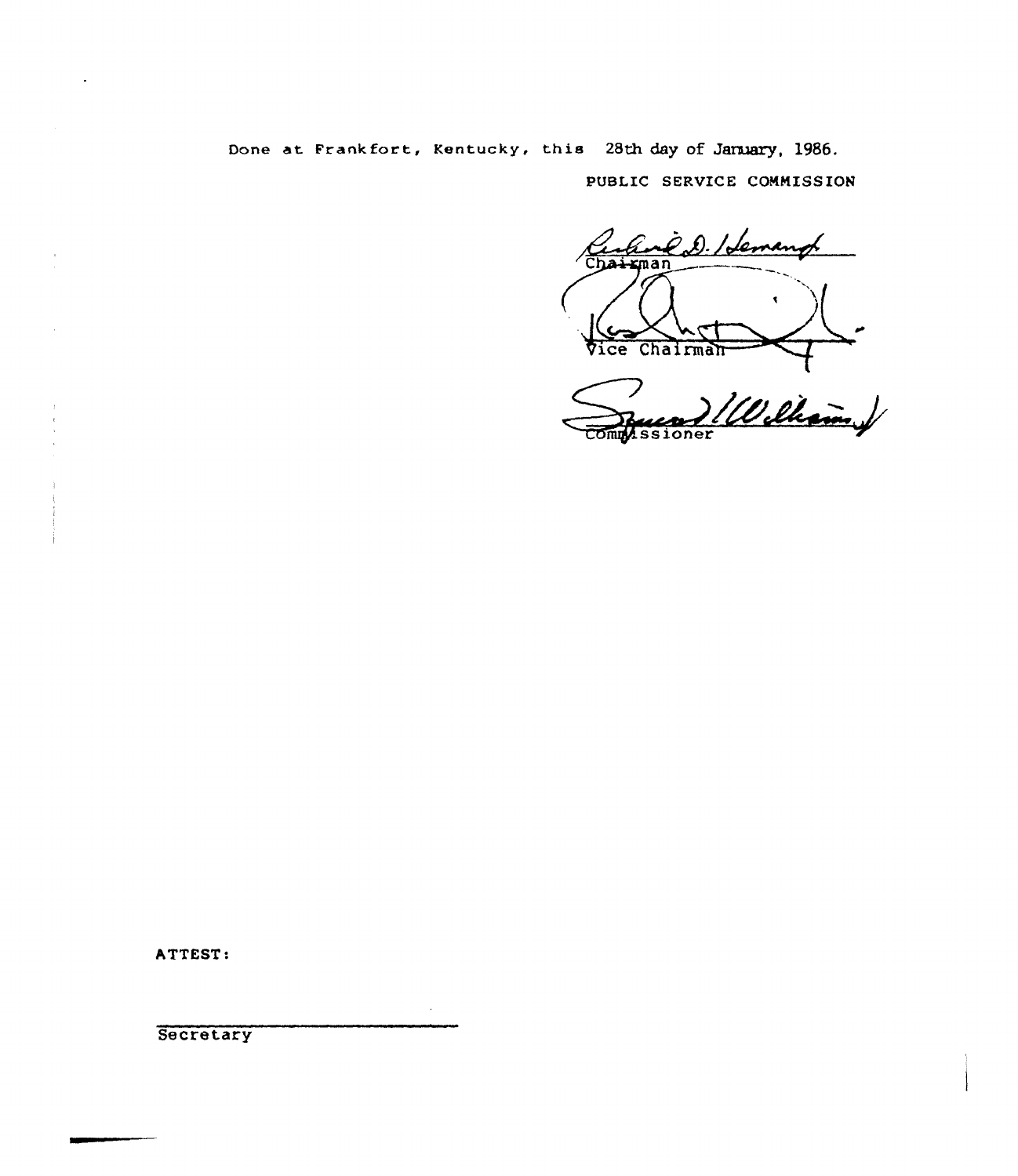# APPENDIX A

# APPENDIX TO AN ORDER OF THE KENTUCKY PUBLIC SERVICE COMMISSION IN CASE NO. 9299 DATED 1/28/86

The following rates and charges are prescribed for the customers in the area served by Union Light, Heat and Power Company. All other rates and charges not specifically mentioned herein shall remain the same as those in effect under authority of this Commission prior to the effective date of this Order.

### RATE RS\* (RESIDENTIAL SERVICE)

# Net Monthly Bill

|                                                       | Summer           | Winter              |
|-------------------------------------------------------|------------------|---------------------|
| First 1,000 Kilowatt Hours<br>All Kilowatt Hours Over | $5.944d$ Per KWH | $5.944g$ Per KWH    |
| 1,000 Kilowatt Hours                                  | $5.944d$ Per KWH | $4.456$ $e$ Per KWH |

# RATE DS\* (SERVICE AT DISTRIBUTION VOLTAGE)

# Net Monthly Bill

| \$5.00                                       |
|----------------------------------------------|
| \$10.00<br>Single and/or Three Phase Service |
| \$100.00                                     |
|                                              |
| $$0.00$ Per KW                               |
| $$6.14$ Per KW                               |
|                                              |
| $6.279$ g Per KWH                            |
| $3.741$ $g$ Per KWH                          |
| $3.160$ g Per KWH                            |
|                                              |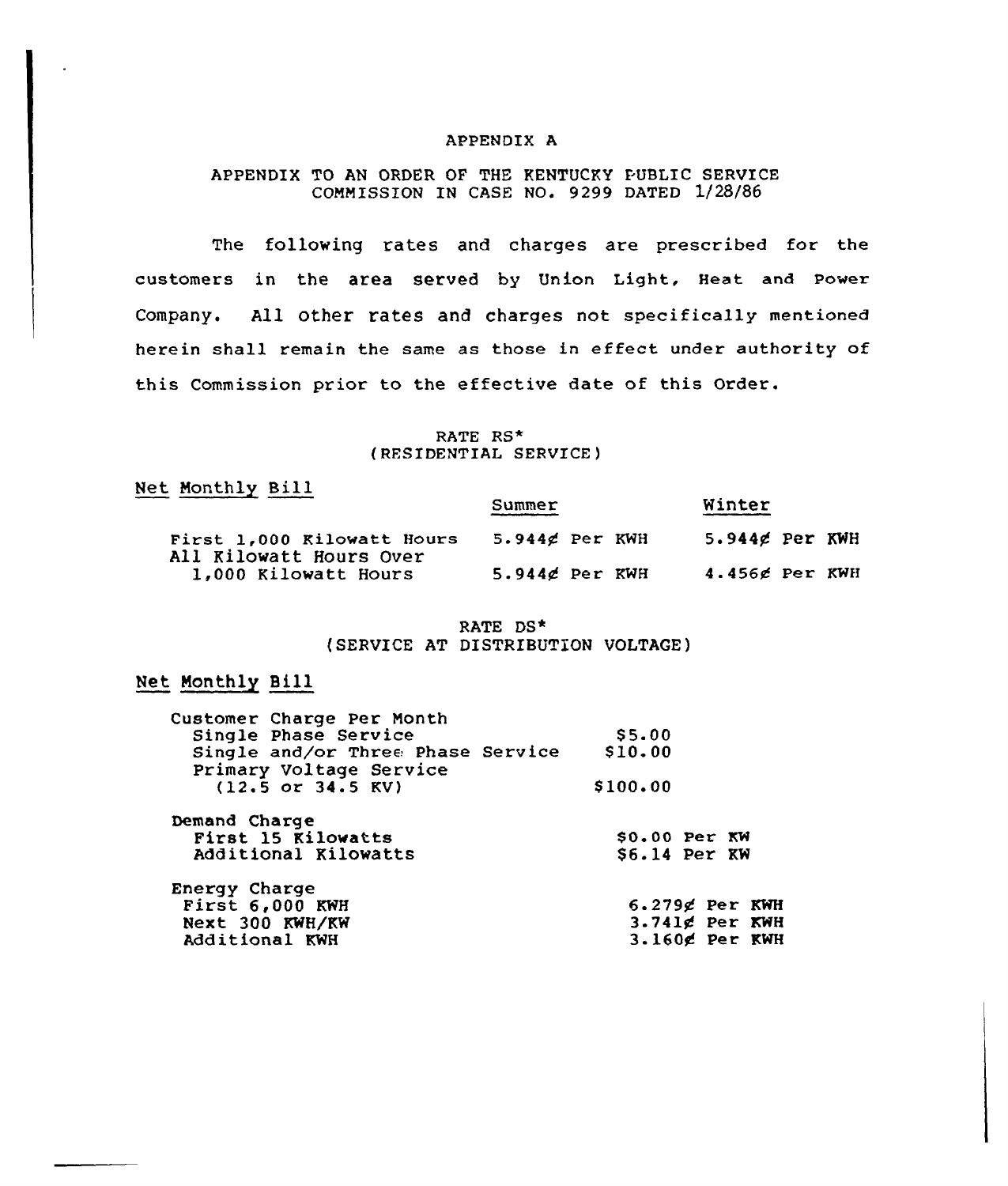# Terms and Conditions

The initial term of contract shall be for a minimum period of three (3) years for secondary voltage service and five (5) years for primary voltage service terminable thereafter by a minimum notice of either the customer or the Company as follows:

- l. For secondary voltage service customers, as prescribed by the Company's service regulations.
- 2. For primary voltage service customers with a most recent twelve month average demand of less than 10,000 KVA or greater than 10,000 KVA, written notice of thirty (30) days and twelve (12) months respectively, after receipt of the written notice.

For customers receiving service under the provisions of former<br>Rate C, Optional Rate for churches, as of June 25, 1981, the maximum monthly rate per kilowatt-hour shall not exceed 10.147 cents per kilowatt-hour plus the applicable fuel adjustment charge.

# RATE DS-TOD\*

(EXPERIMENTAL TIME-OF-DAY RATE FOR SERVICE AT DISTRIBUTION VOLTAGE)

Net Monthly Bill

Computed in accordance with the following charges (kilowatt of demand is abbreviated as KW and kilowatt-hours are abbreviated as KWH):

|                                                                 | Summer                          | Winter                          |  |
|-----------------------------------------------------------------|---------------------------------|---------------------------------|--|
| Customer Charge Per Month<br>Single Phase Service               | \$5.00                          | \$5.00                          |  |
| Single and/or Three<br>Phase Service<br>Primary Voltage Service | 10.00                           | 10.00                           |  |
| $(12.5$ or $34.5$ KV)                                           | 100.00                          | 100.00                          |  |
| Demand Charge<br>On Peak KW<br>Off Peak KW                      | $$9.00$ Per KW<br>$1.00$ Per KW | $$7.64$ Per KW<br>$1.00$ Per KW |  |
| Energy Charge<br>All KWH                                        | $3.171g$ Per KWH                | $3.1716$ Per KWH                |  |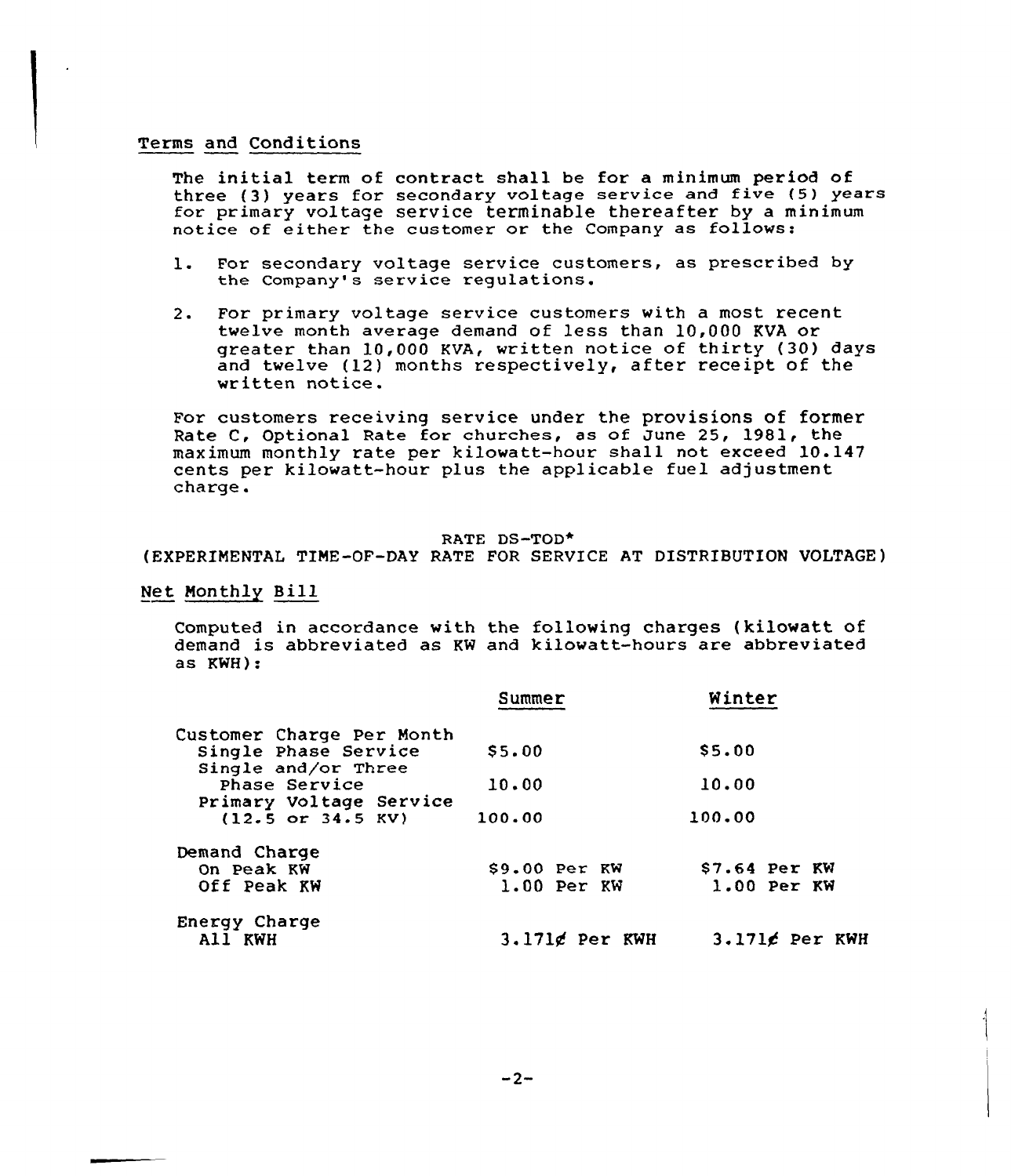Rating Periods

The rating periods applicable to the demand charge shall be as follows:

a. On Peak Per iod

Summer — ll AM to <sup>8</sup> PM, Nonday through Friday, excluding holidays.

Winter — 9 AN to <sup>2</sup> PM and <sup>5</sup> PM to 9 PM, Nonday through Friday, excluding holidays.

b. Off Peak Period

All hours Monday through Friday not included abave, p1us all day Saturday and Sunday, as well as New Year's Day, President's Day, Good Friday, Memorial Day, Independence Day, Labor Day, Columbus Day, Veterans Day, Thanksgiving Day and Christmas Day on the day nationally designated to be celebrated as such.

# RATE TS\* (SERVICE AT TRANSNlSSION VOLTAGE)

# Net Monthly Bill

| Customer Charge Per Month                            | \$500.00                            |
|------------------------------------------------------|-------------------------------------|
| Demand Charge<br>All KVA                             | \$4.21 Per KVA                      |
| Energy Charge<br>First 300 KWH/KVA<br>Additional KWH | $3.605$ g Per KWH<br>3.286¢ Per KWH |

#### Demand

The demand shall be the kilovolt amperes derived from the Company's demand meter for the fifteen-minute period of the customer's greatest use during the month, but not less than the higher of the following:

- a. 85% of the highest monthly kilovolt amperes similarly established during the summer period for the next succeeding eleven (11) months; or
- b. 1,000 kilovolt amperes.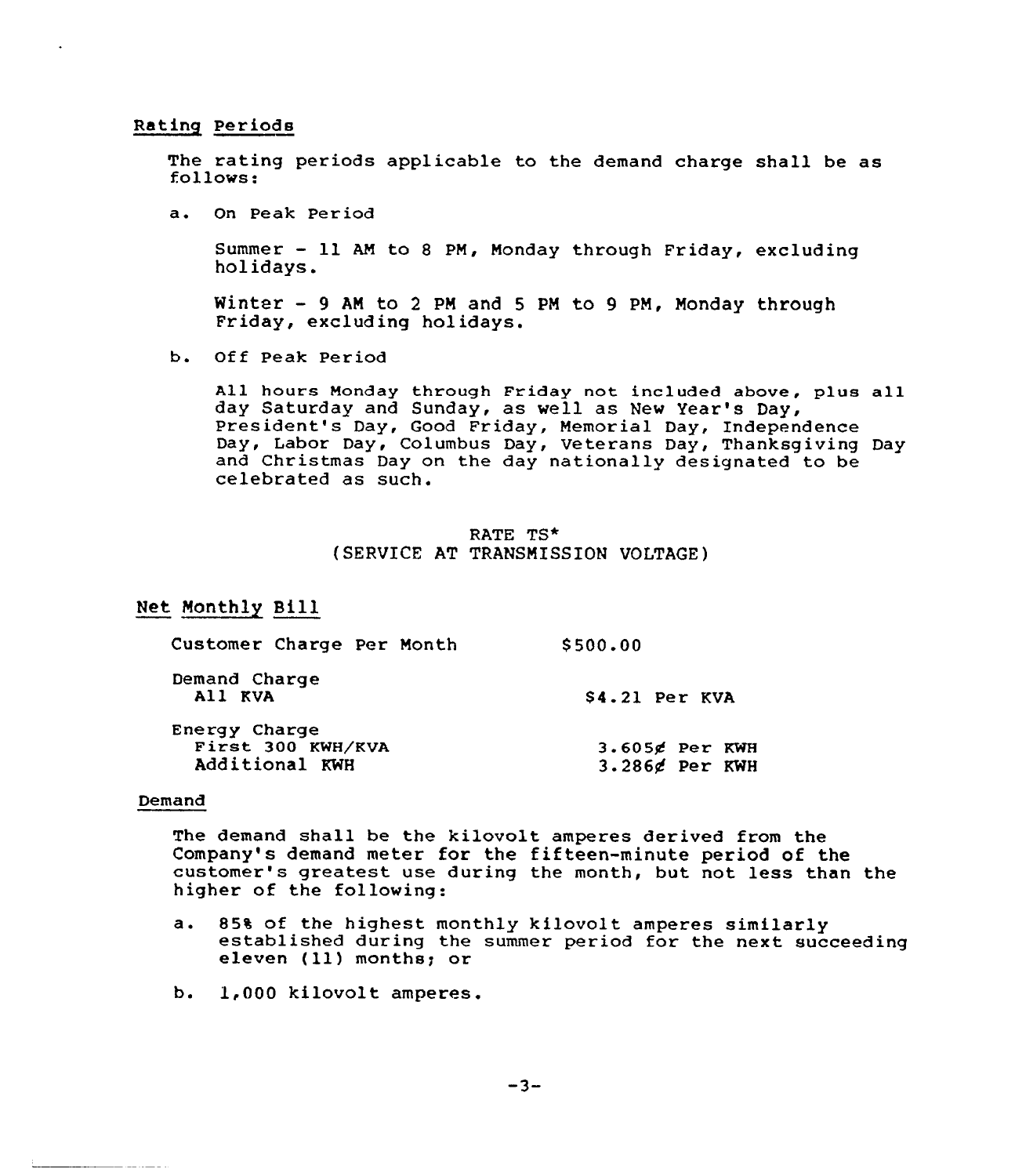# Terms and Conditions

The initial term of contract shall be for a minimum period of<br>five (5) years terminable thereafter by either the customer or the Company as follows:

- l. Thirty (30) days after receipt of written notice for customers with a most recent twelve (12) month average demand of less than 10,000 KVA.
- 2. Twelve (12) months after receipt of written notice for customers with a most recent twelve {12) months average demand of less than 10,000 KVA.

#### RATE TS-TOD\*

(EXPERIMENTAL TINE-OF-DAY RATE FOR SERVICE AT TRANSNISSION UOLTAGE)

# Net Nonthly Bill

Computed in accordance with the following charges (kilowatt of demand is abbreviated as KW; kilowatt-hours are abbreviated as KWH):

|                                            | Summer                           | Winter                          |
|--------------------------------------------|----------------------------------|---------------------------------|
| Customer Charge Per Month                  | \$500.00                         | \$500.00                        |
| Demand Charge<br>On Peak KW<br>Off Peak KW | $S6.15$ Per KW<br>$$1.00$ Per KW | $$5.22$ Per KW<br>\$1.00 Per KW |
| Energy Charge<br>All KWH                   | $3.171$ g Per KWH                | 3.171g Per KWH                  |

### Rating Periods

The rating periods applicable to the demand charge shall be as follows:

a. On Peak Period

Summer - ll AM to <sup>8</sup> PN, Nonday through Friday, excluding holidays.

Winter - <sup>9</sup> AM to <sup>2</sup> pM and <sup>5</sup> pM to <sup>9</sup> pM, Monday through Friday, excluding holidays.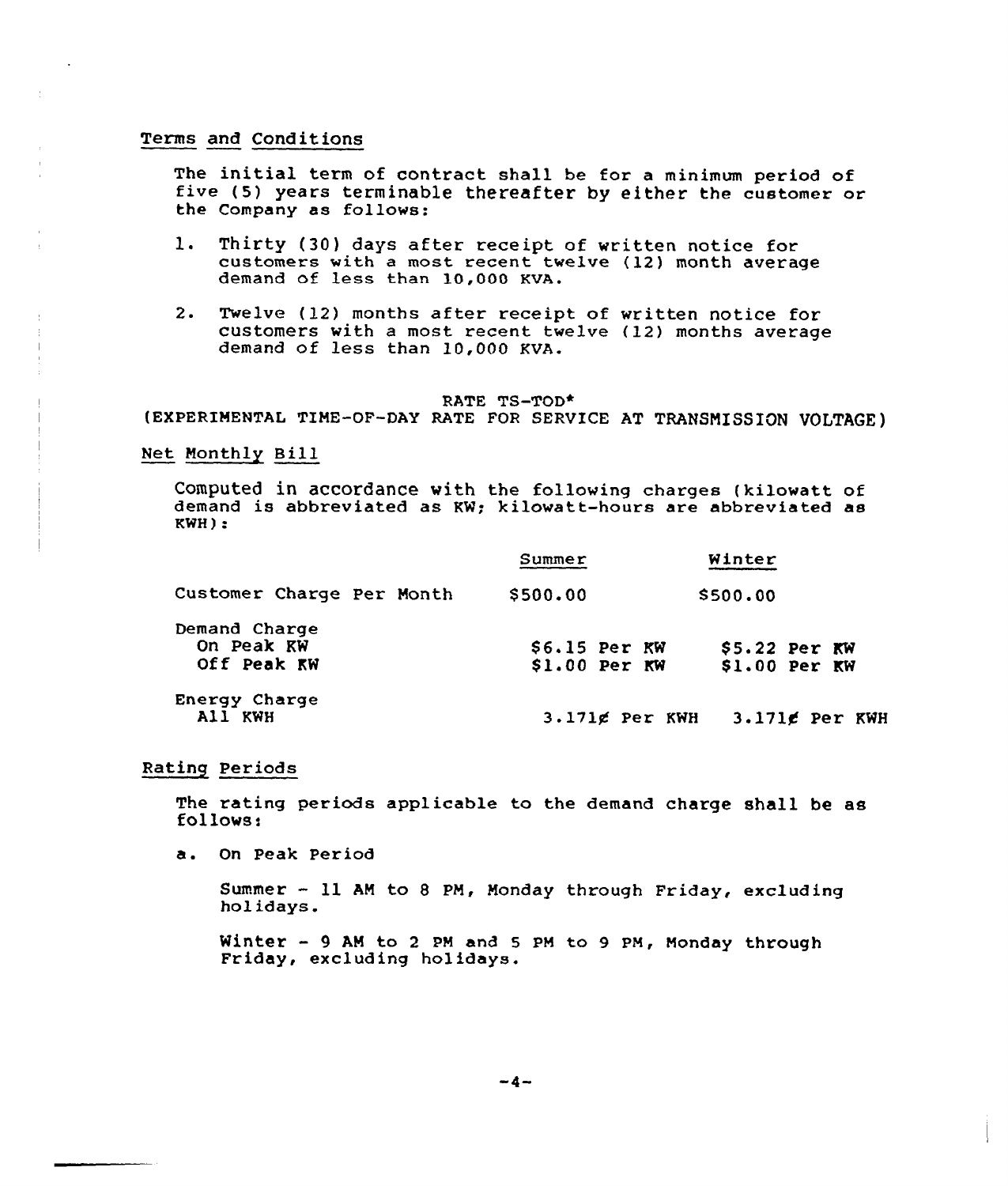# b. Off Peak Period

All hours Monday through Friday not included above, plus all day Saturday and Sunday, as well as Nev Year's Day, President's Day, Good Friday, Memorial Day, Independence Day, Labor Day, Columbus Day, Veterans Day, Thanksgiving Day and Christmas Day on the day nationally designated to be celebrated as such.

# RATE POL+ (PRIVATE OUTDOOR LIGHTING SERVICE)

# Applicability

Applicable to service for outdoor lighting on private property vith Company owned overhead lighting fixtures where facilities of suitable voltage and adequate capacity are adjacent to the premises to be served. Not applicable to service for lighting of dedicated or undedicated public thoroughfares. This rate is not available to new customers effective September 2, 1982.

# Type of Service

All equipment will be installed, owned and maintained by the<br>Company on rights-of-way provided by the customer. The Company will perform maintenance only during regularly scheduled working hours and will endeavor to replace burned-out lamps within 48 hours after notification by the customer. The Company does not guarantee continuous lighting and shall not be liable to the customer or anyone else for damage, loss or injury resulting from any interruption in such lighting due to any cause. All lamps will burn from dusk to dawn, approximately 4,160 hours per annum.

# Net Monthly Bill

The following monthly charge for each fixture, which includes lamp and luminaire, controlled automatically, mounted on a idity pole, as specified by the Company, with a span of wire not to exceed 120 feet, will be assessed

|                       | KW/Fixture | Rate/KWH  |
|-----------------------|------------|-----------|
| 7,000 Lumen Mercury,  |            |           |
| Open Refractor        | 0.208      | $9.423$ g |
| 7,000 Lumen Mercury,  |            |           |
| Enclosed Refractor    | 0.190      | 12.8896   |
| 10,000 Lumen Mercury, |            |           |
| Enclosed Refractor    | 0.271      | 10.583g   |
| 21,000 Lumen Mercury  |            |           |
| Enclosed Refractor    | 0.425      | 8.665c    |
|                       |            |           |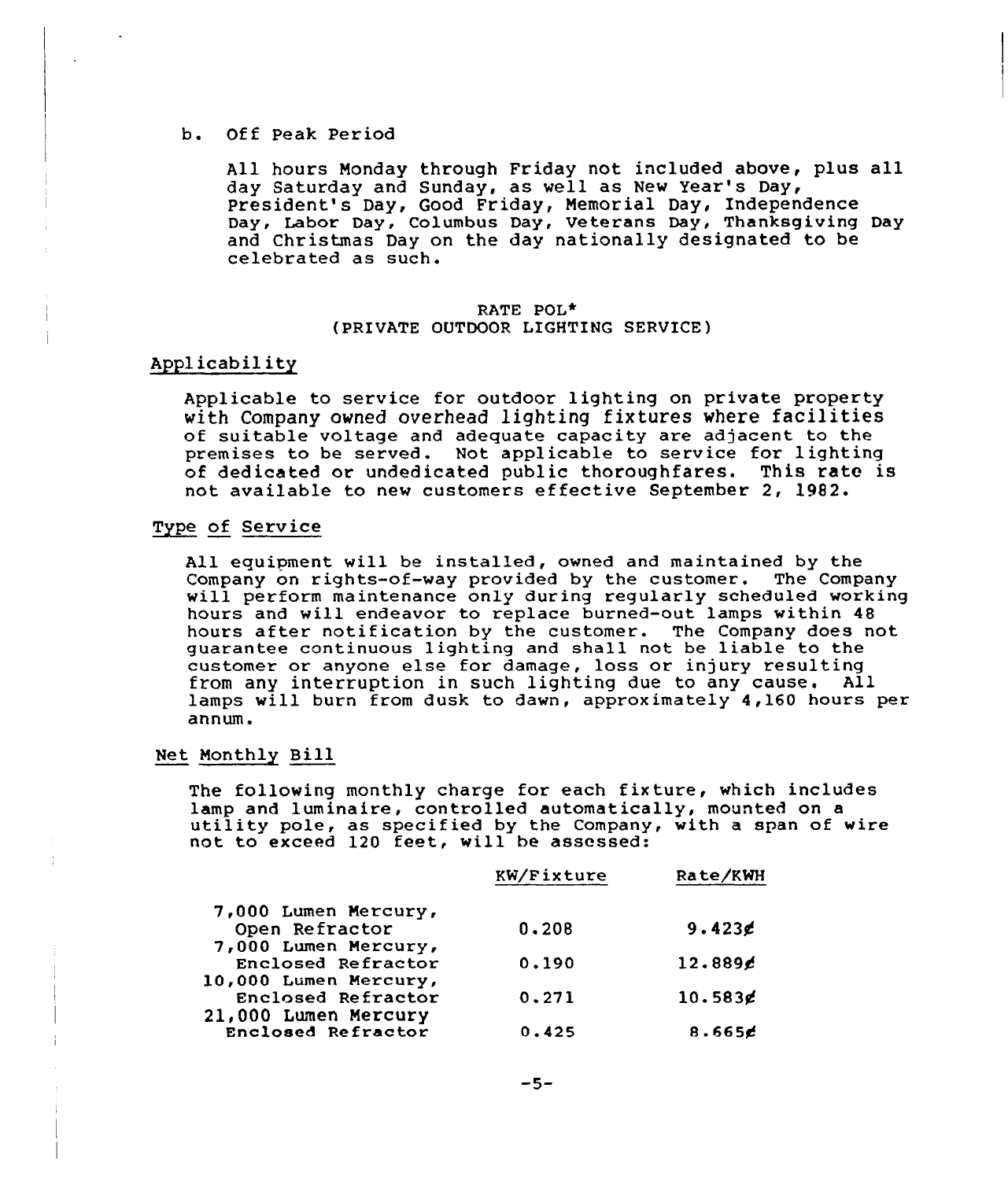The following monthly charges, for existing facilities, will be assessed but this fixture will not be offered to any new customer after May 15, 1973:

|                                            | <b>RW/Fixture</b> | Rate/KWH |
|--------------------------------------------|-------------------|----------|
| 2,500 Lumen Mercury,                       |                   |          |
| Open Refractor                             | 0.109             | 15.755g  |
| 2,500 Lumen Mercury,<br>Enclosed Refractor | 0.109             | 21.540g  |

# General Conditions

In cases of repeated vandalism, the Company at its option will repair or remove its damaged equipment and the customer shall pay for repairs on a time and material basis, plus overhead charges. If the equipment is removed the customer will be billed for the unexpired term of the contract.

If any Company owned lighting unit is required to be relocated, removed or replaced with another unit of the same or lower lamp wattage, the customer ordering this shall pay the Company the sacrifice value of the unit, plus labor and overhead charges, unless in the judgment af the Company no charges should be made. An estimate of the cost will be submitted for customer approval before work is carried out.

### RATE SP\* (SEASONAL SPORTS SERUICE)

# Net Monthly Bill

Customer Charge Per Month \$5.00

Energy Charge All Kilowatt Hours  $7.724$ g per KWH

> RATE EH\* (OPTIONAL RATE FOR ELECTRIC SPACE HEATING)

# Net Monthly Bill

Energy Charge All Kilowatt Hours 4.709¢ per KWH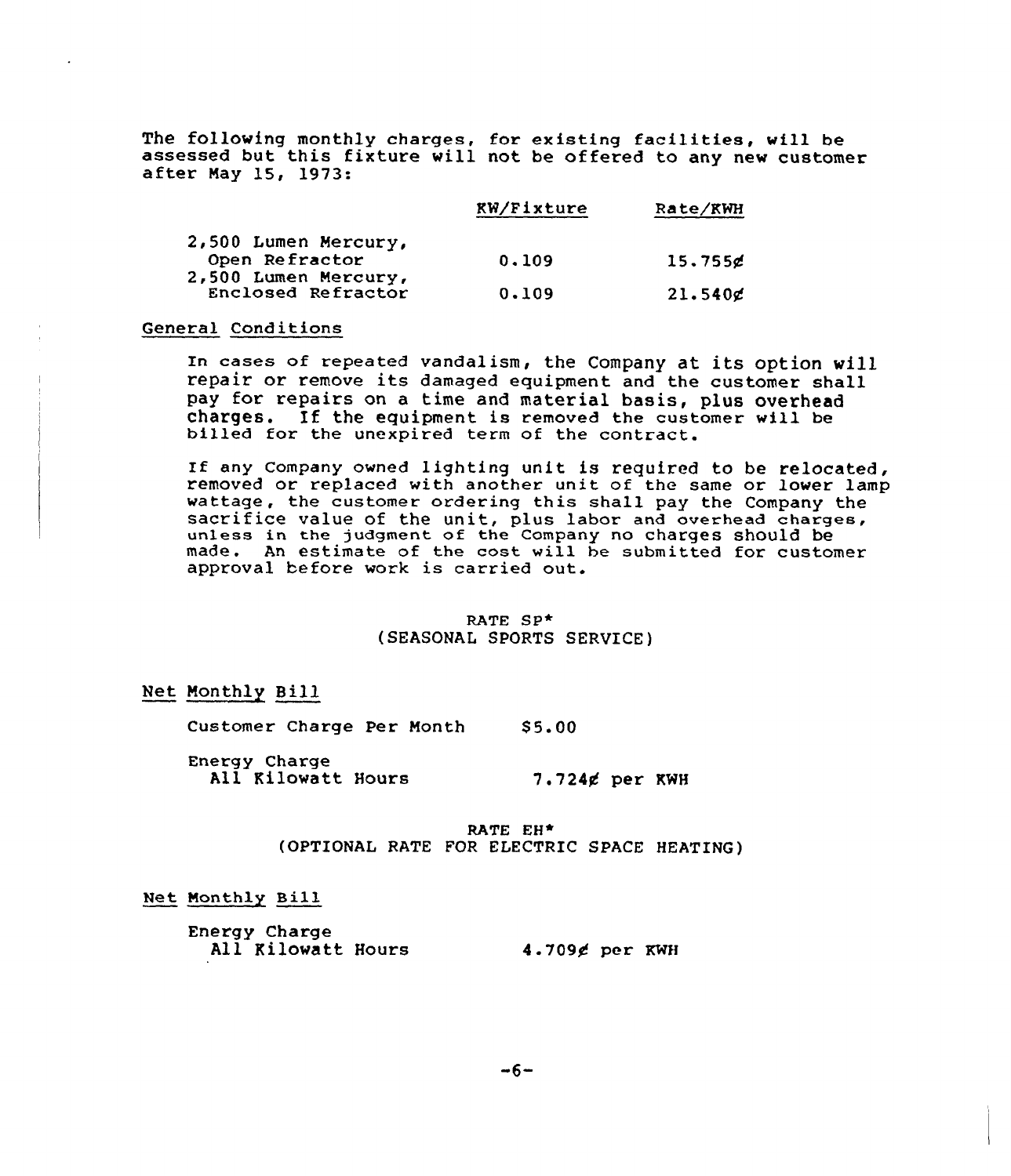### RATE URD\* (UNDERGROUND STREET LIGHTING)

# Applicability

Applicable to service for outdoor lighting in underground residential distribution areas where facilities of suitable voltage and adequate capacity are adjacent to the premises to be served. This rate is not available to new customers effective September 2, 1982.

# Type of Service

All equipment will be installed, owned and maintained by the Company on rights-of-way provided by the customer. The Company will perform maintenance only during regularly scheduled working hours and will endeavor to replace burned out lamps within 48 hours after notification by the customer. The Company does not guarantee continuous lighting and shall not be liable to the customer or anyone else for any damage, loss or injury resulting from any interruption in such lighting due to any cause. All lamps will burn from dusk to dawn, approximately 4,160 hours per annum.

# Net Monthly Bill

The following monthly charge for each fixture which includes lamp and luminaire, controlled automatically, with an underground service vire not to exceed 35 feet from the service point, will be assessed:

|                      | KW/Fixture | Rate/KWH |  |
|----------------------|------------|----------|--|
| 7,000 Lumen Mercury, |            |          |  |
| Mounted on a 17-foot |            |          |  |
| Plastic Pole         | 0.208      | 15.668g  |  |
| 7,000 Lumen Mercury, |            |          |  |
| Mounted on a 17-foot |            |          |  |
| Wood Laminated Pole  | 0.208      | 15.668g  |  |
| 7,000 Lumen Mercury, |            |          |  |
| Mounted on a 30-foot |            |          |  |
| Wood Pole            | 0.208      | 14.509g  |  |
|                      |            |          |  |

#### General Conditions

In cases of repeated vandalism, the Company at its option will repair or remove its damaged equipment and the customer shall pay for repairs on <sup>a</sup> time and material basis, plus overhead charges. If the equipment is removed, the customer will be billed for the unexpired term of the contract.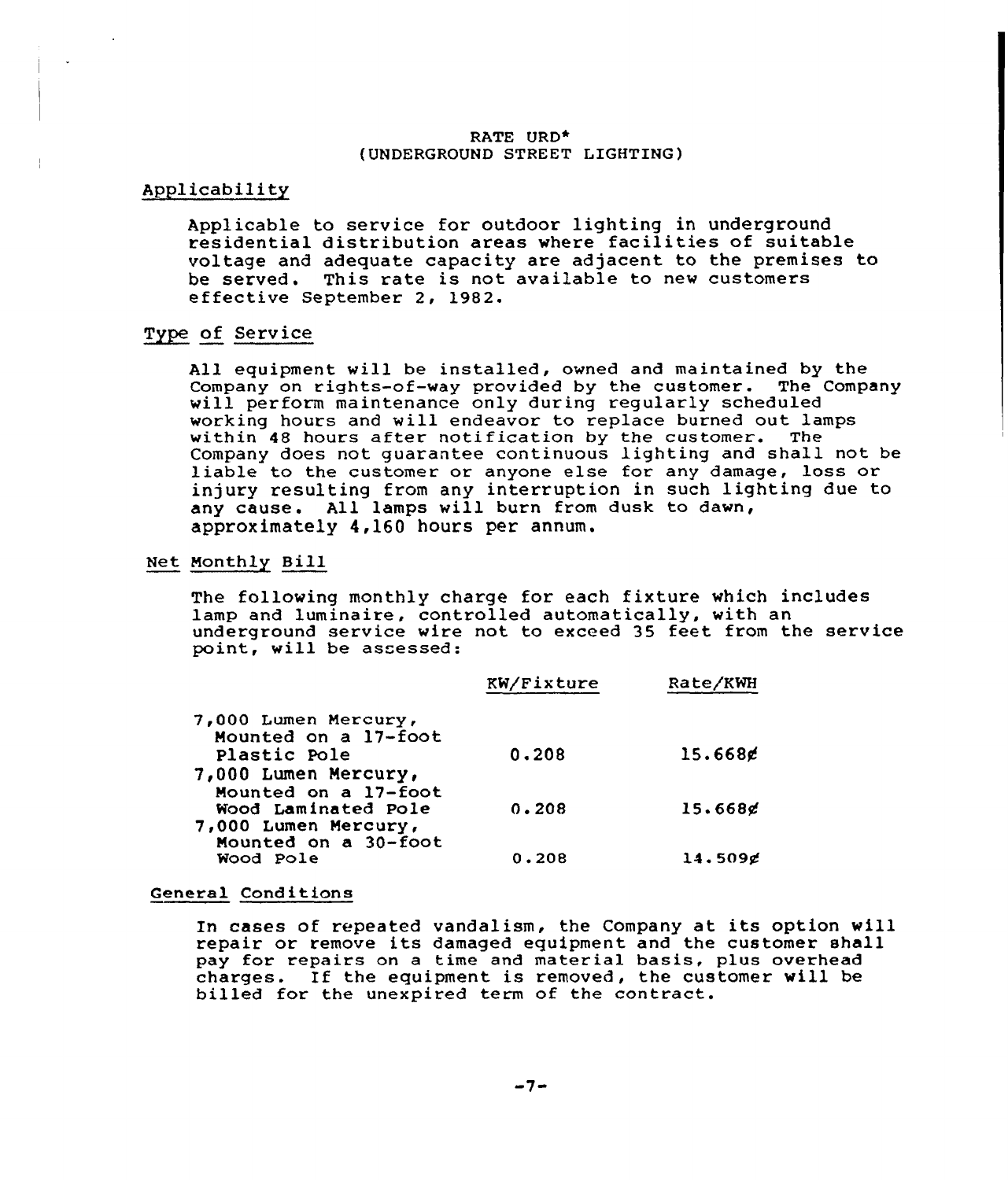If any Company owned lighting unit is required to be relocated, removed or replaced with another unit of the same or lower lamp<br>wattage, the customer ordering this shall pay the Company the sacrifice value of the unit, plus labor and overhead charges, unless in the judgment of the Company no charges should be made. An estimate of the cost vill be submitted for customer approval before work is carried out.

### RATE FL\* (FLOOD LIGHTING)

# Applicabilit~

Applicable to service for outdoor lighting on private property with Company owned overhead lighting fixtures where facilities<br>of suitable voltage and adequate capacity are adjacent to the<br>premises to be served. Not applicable to service for lighting of dedicated or undedicated public thoroughfares. This rate is not available to new customers effective September 2, 1982.

# Type of Service

All equipment will be installed, ovned and maintained by the Company on rights-of-way provided by the customer. The Company will perform maintenance only during regularly scheduled working hours and will endeavor to replace burned out lamps<br>within 48 hours after notification by the customer. The within 48 hours after notification by the customer. Company does not guarantee continuous lighting and shall not be liable to the customer or anyone else for any damage, loss or injury resulting from any interruption in such lighting due to any cause. All lamps vill burn from dusk to dawn, approximately 4,160 hours per annum.

# Net Monthly Bill

The following monthly charge for each fixture, which includes lamp and luminaire, controlled automatically, mounted on a utility pole, as specified by the Company, with a span of wire not to exceed 120 feet will be assessed:

|                                             | KW/Fixture | Rate/KWH  |
|---------------------------------------------|------------|-----------|
| <b>21,000 Lumen Mercury</b>                 | 0.460      | 8.109c    |
| 52,000 Lumen Mercury<br>(35-foot wood pole) | 1.102      | 5.833 $e$ |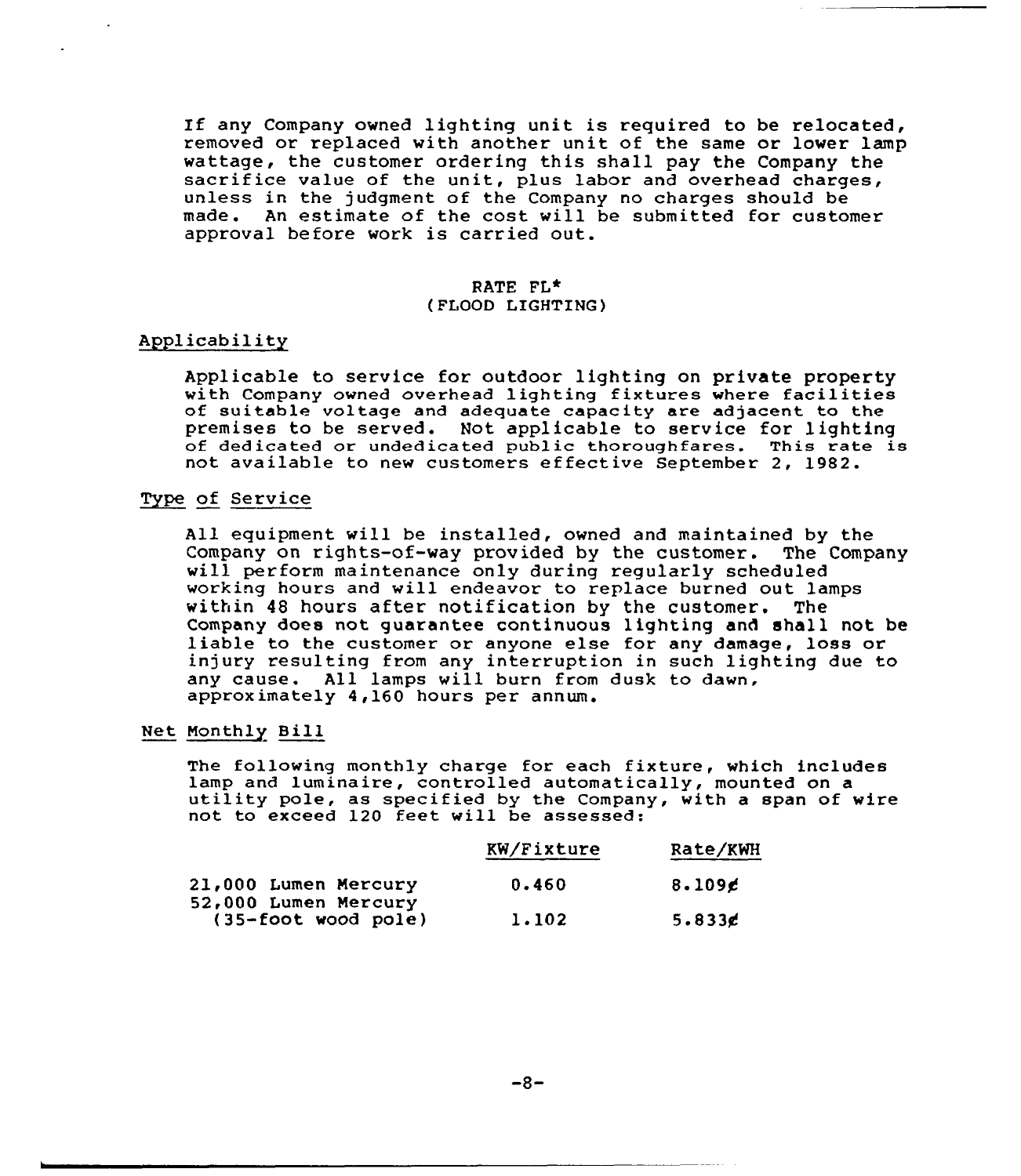#### General Conditions

In cases of repeated vandalism, the Company at its option will repair or remove its damaged equipment and the customer shall pay for repairs on a time and material basis, plus overhead charges. If the equipment is removed, the customer will be billed for the unexpired term of the contract.

If any Company owned lighting unit is required to be relocated, removed or replaced with another unit of the same or lower lamp wattage, the customer ordering this shall pay the Company the sacrifice value of the unit, plus labor and overhead charges, unless in the judgment of the Company no charges should be made. An estimate of the cost vill be submitted for customer approval before work is carried out.

# RATE NSU\*

# (STREET LIGHTING SERVICE FOR NON-STANDARD UNITS)

# Applicability

Applicable to municipal, county, state and Federal governments, including divisions thereof, for the lighting of public streets<br>and roads with existing Company and Customer owned lighting fixtures. This service is not available for units installed<br>after January 1, 1985.

# Type of Service

All equipment owned by the Company vill be maintained by the Company. All lamps will burn from dusk to dawn, approximately 4,160 hours per annum. The Company will endeavor to replace<br>burned-out lamps maintained by the Company within 48 hours after notification by the customer. The Company does not guarantee continuous lighting or electric service and shall not be liable to the customer or anyone else for any damage, loss or injury due to any cause.

# Net Monthly Bill

The following monthly charge for each unit with lamp and luminaire, controlled automatically, will be assessed.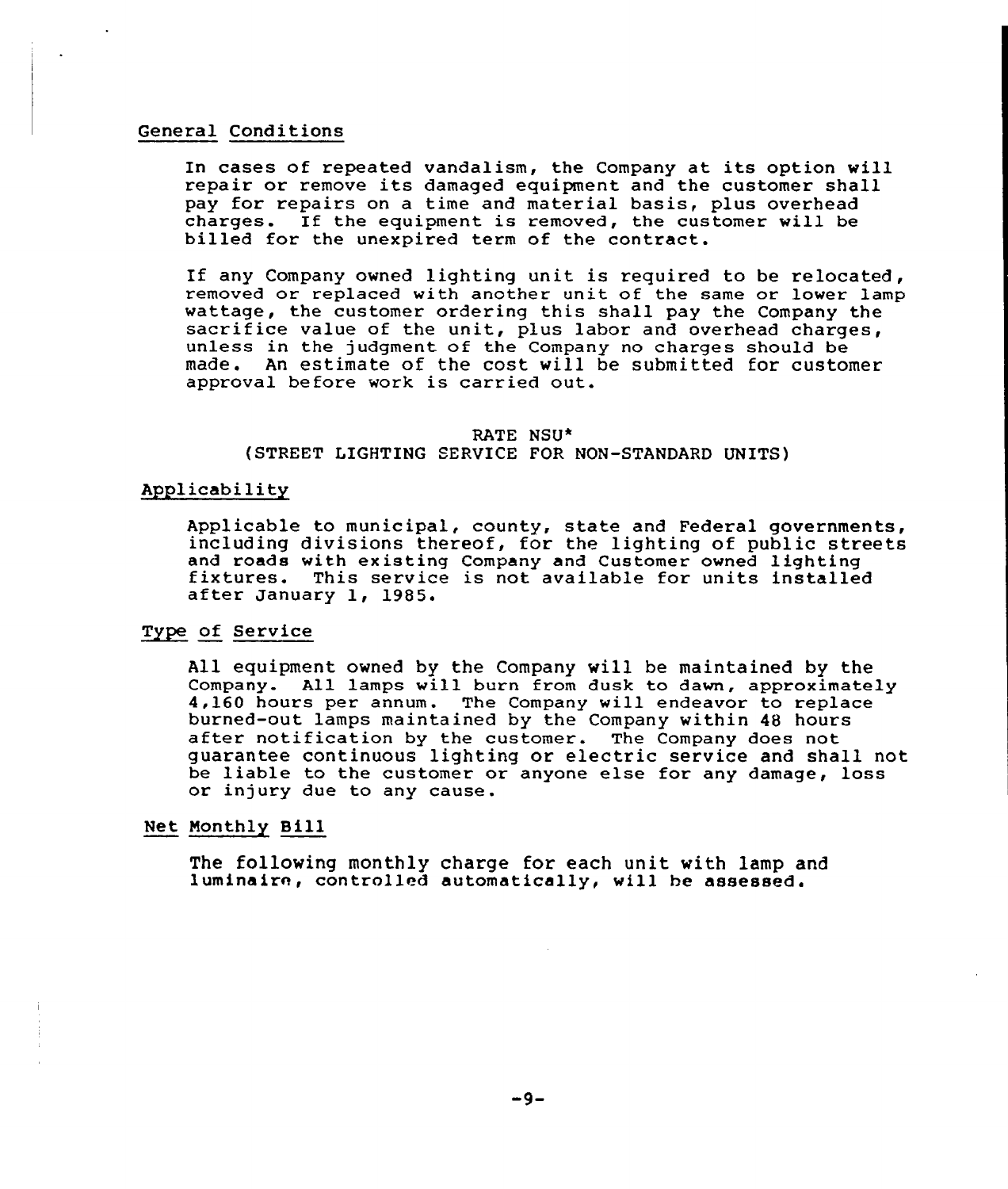A. Company Owned

|           |       |                                                                                                            | KW/Unit | <b>Rate/KWH</b>  | Cable Span<br>Charge |
|-----------|-------|------------------------------------------------------------------------------------------------------------|---------|------------------|----------------------|
| 1.        |       | Steel Boulevard Units<br>Served Underground                                                                |         |                  |                      |
|           |       | a. 2,500 Lumen<br>Incandescent                                                                             |         |                  |                      |
|           |       | Series<br>b. 2,500 Lumen<br>Incandescent                                                                   | .148    | $13.950$ ¢       |                      |
|           |       | Multiple                                                                                                   | .189    | 8.650            |                      |
| $2 \cdot$ | Cable | Holophane Decorative<br>Fixture on 17 Foot Fiber-<br>glass Pole Served Under-<br>ground with Direct Buried |         |                  |                      |
|           | a.    | 10,000 Lumen Mercury<br>Vapor                                                                              | .292    | $12.900\epsilon$ | .650g                |

The cable span charge shall be added to the Rate/KWH charge for each increment of secondary wiring beyond the first <sup>25</sup> feet from the pole base.

B. Customer Owned

- 1. Lighting System on Bridge Structure with Limited Maintenance, Cleaning and Relamping only by Company
	- 2,500 Lumen  $a.$ Incandescent Series  $.092$  8.350 $\neq$ b. 2,500 Lumen Incandescent  $.148$  8.350 $\epsilon$ Multiple

The charge for energy only will be 2.854 cents per kilowatthour.

# Fuel Cost Adjustment

 $\pm$ 

 $\ddot{1}$ 

All kilowatt-hours shall be subject to an adjustment per KWH determined in accordance with the "Fuel Cost Adjustment" set forth on Sheet No. <sup>80</sup> of this tariff.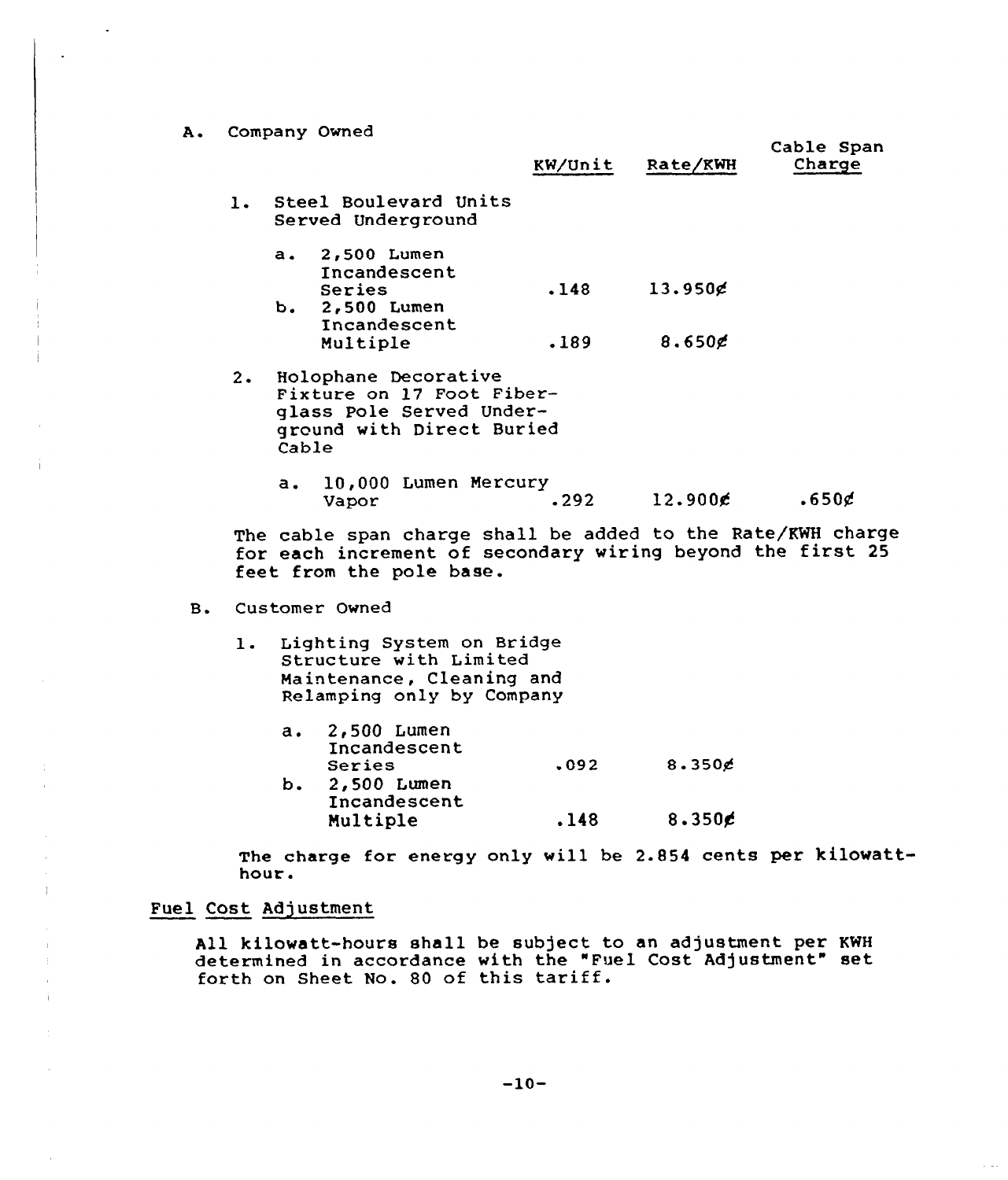# Late Payment Charge

Payment of the net monthly bill must be received in the Company's office within twenty-one (21) days from the date the bill is mailed by the Company. When not so paid, the gross monthly bill, which is the net monthly bill plus 5%, is due and payable.

# General Conditions

- l. If an installed street lighting unit is required to be relocated, removed or replaced with another unit of the same or less rated lamp wattage, the ordering authority shall pay the Company the sacrifice value of the unit, plus labor and overhead charges, unless in the judgment of the Company no charge should be made. An estimate of the cost vill be submitted for approval before work is carried out.
- 2. Lamps and refractors, which are maintained by the Company, shall be kept in good operating condition by and at the expense of the Company.

In the case of vandalism, the Company will repair the damaged property and the customer shall pay for such repair on a time and material basis, plus overhead charges, unless in the judgment of the Company no charge should be made. estimate of the cost will be submitted for approval before work is carried out.

- 3. When <sup>a</sup> Company owned street lighting unit reaches end of life or becomes obsolete and parts cannot be reasonably obtained,<br>the Company can remove the unit at no expense to the customer the Company can remove the unit at no expense to the customer after notifying the customer. The customer shall be given the opportunity to arrange for another type lighting unit provided by the Company.
- 4. When <sup>a</sup> customer owned lighting unit becomes inoperative, the cost of repair or replacement of the unit will be at the customer's expense. The replacement unit shall be an approved Company fixture.
- 5. Limited maintenance by the Company includes only fixture cleaning, relamping and glassware and photo cell replacement.

# Service Regulations

The supplying of and billing for service and all conditions applying thereto are subject to the jurisdiction of the Kentucky Public Service Commission and to Company's service regulations currently in effect, as filed with the Kentucky Public Service Commission.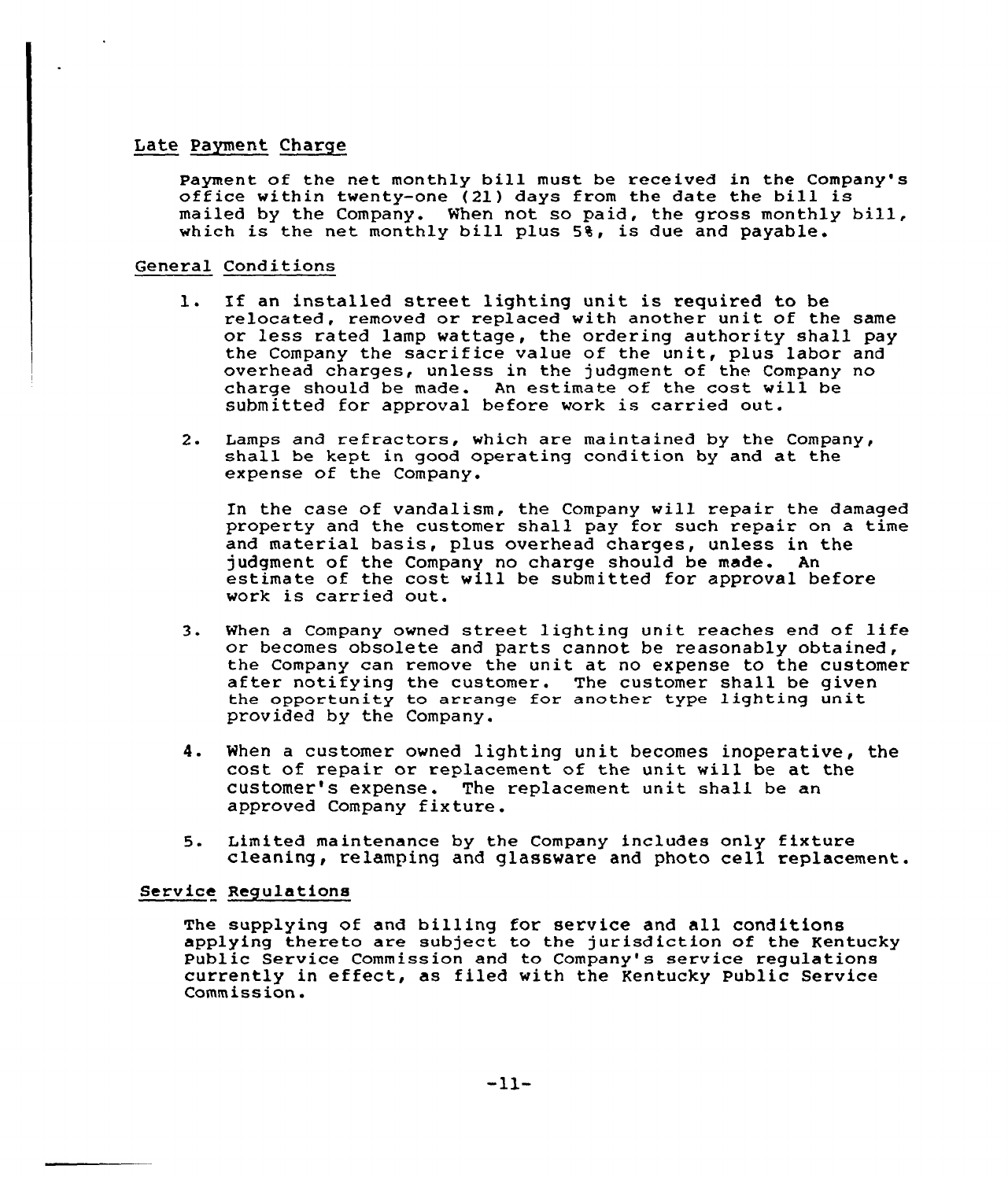# RATE GS-FL\*

(OPTIONAL UNMETERED GENERAL SERVICE RATE FOR SMALL FIXED LOADS)

#### Applicability

Applicable to electric service in the Company's entire territory for small fixed, electric load which can be served by a standard service drop from the Company's existing secondary distribution system where it is considered by Company to be impractical to meter such as service locations for bus shelters, telephone booths, navigation lights and beacons and cable television power supplies.

#### Type of Service

Alternating current 60 Hz, at nominal voltages of 120, 120/240 or 120/200 volts, single phase, unmetered. Service of other characteristics, where available, may be furnished at the option<br>of the Company.

#### Net Monthly Bill

Computed in accoxdance with the following chaxges:

6.1994 pex kilowatt-houx of calculated enexgy use pex month

Minimum: \$2.50 per fixed load location per month

#### Fuel Cost Adjustment

All kilowatt-hours shall be subject to an adjustment per kilowatt-hour determined in accordance with the "Fuel Cost Adjustment" set forth on Sheet No. <sup>80</sup> of this tariff.

# Late Payment Charge

Payment of the net monthly bill must be received in the Company's office within twenty-one (21) days from the date the bill is mailed by the Company. When not so paid, the gross monthly bill, which is the net monthly bill plus 5%, is due and payable.

#### Service Provisions

- l. Each separate point of delivery of service shall be considered a fixed load location.
- 2. Only one supply service will be provided to a customer under<br>this schedule as one fixed load location.
- 3. The customer shall furnish switching equipment satisfactory to the Company.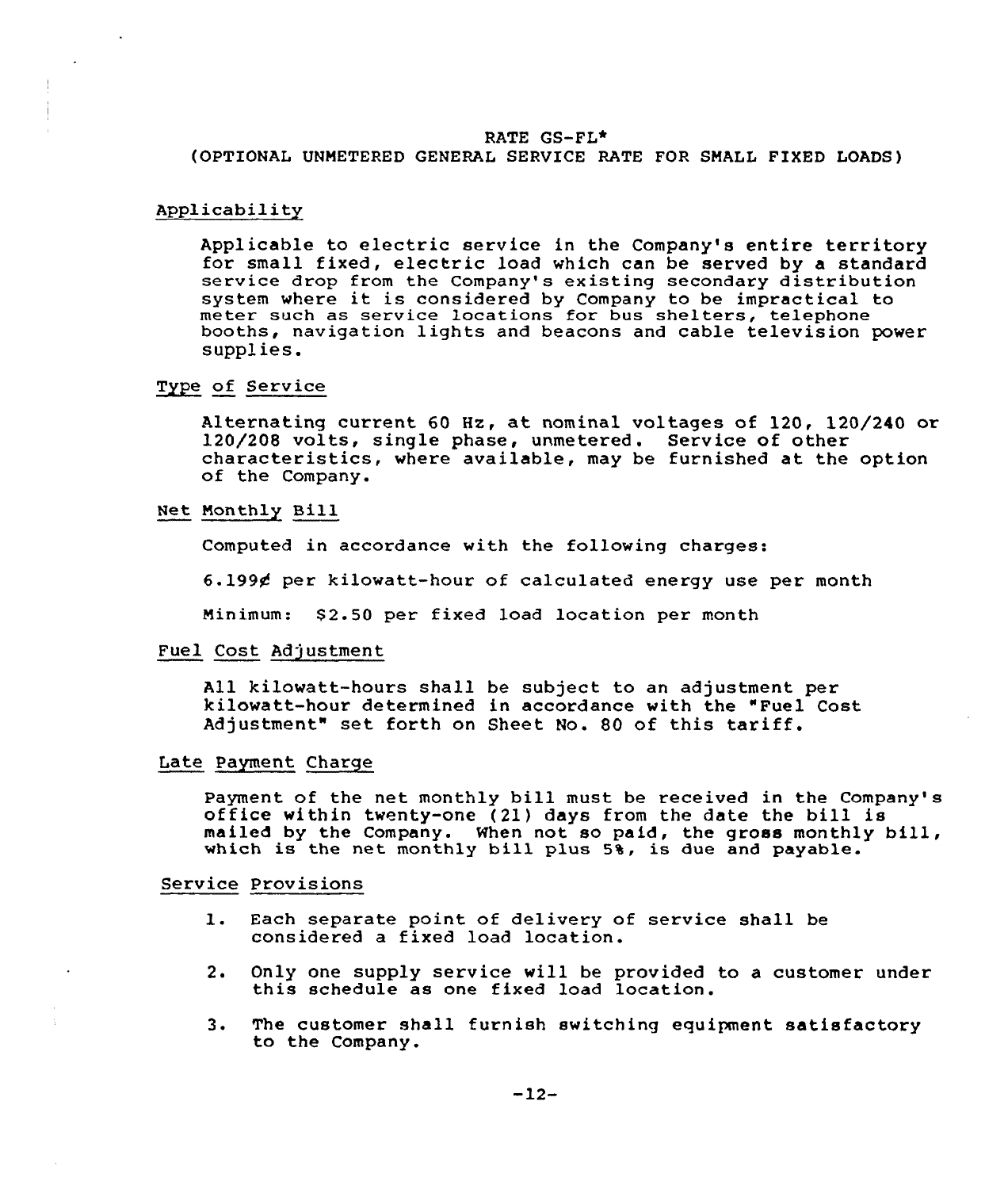- 4. The calculated energy use per month shall be determined by the Company taking into consideration the size and operating<br>characteristics of the load.
- 5. The customer shall notify the Company in advance of every change in connected load or operating characteristics, and the Company reserves the right to inspect the customer' equipment at any time to verify the actual load. In the event of the customer's failure to notify the Company of any such changes, the Company reserves the right to refuse to serve the fixed load thereafter under this schedule, and shall be entitled to bill the customer retroactively on the basis of the changed load and operating characteristics for the full period such load vas connected.

# Term of Service

One (1) year, terminable thereafter on thirty (30) days written notice by either customer or Company.

### Service Regulations

The supplying of and billing for service and all conditions applying thereto are subject to the jurisdiction of the Kentucky Public Service Commission and to Company's service regulations currently in effect, as filed with the Kentucky Public Service Commission, as provided by law.

### RATE SL<sup>\*</sup> (STREET LIGHTING SERVICE)

#### Net Monthly Bill

The following monthly charge for each lamp with luminaire, controlled automatically, vill be assessed: Rate/KWH

|                      |         |                    | Rate/KWH              |                               |
|----------------------|---------|--------------------|-----------------------|-------------------------------|
|                      |         |                    | Additional Facilities |                               |
|                      |         | Existing           | Wood                  | Embedded                      |
| Description          | KW/Lum. |                    |                       | Facilities Pole(a) Steel Pole |
| Overhead Dist. Area: |         |                    |                       |                               |
| Incandescent         |         |                    |                       |                               |
| $1000$ Lumens $(b)$  | .092    | $5.570$ g          |                       |                               |
| $2500$ Lumens $(b)$  | .189    | 8.341c             |                       |                               |
| Mercury Vapor        |         |                    |                       |                               |
| 2500 Lumens          | .109    | 13.536g            |                       |                               |
| 7000<br>Lumens       | .190    | 8.366 $\epsilon$   | 13.367g               | $\bullet$                     |
| 10000 Lumens         | .271    | 7.062 <sub>d</sub> | $10.918$ g            | $\rightarrow$                 |
| 21000 Lumens         | .425    | 5.647 <sub>0</sub> | 8.045c                |                               |
| Sodium Vapor         |         |                    |                       |                               |
| 9500<br>Lumens       | $-117$  | $15.456$ c         |                       |                               |
| 22000<br>Lumens      | .246    | 9.819 $\epsilon$   |                       |                               |
| 50000<br>Lumens      | .471    | 7.486c             | 9.783 $E$             |                               |
|                      |         |                    |                       |                               |

 $-13-$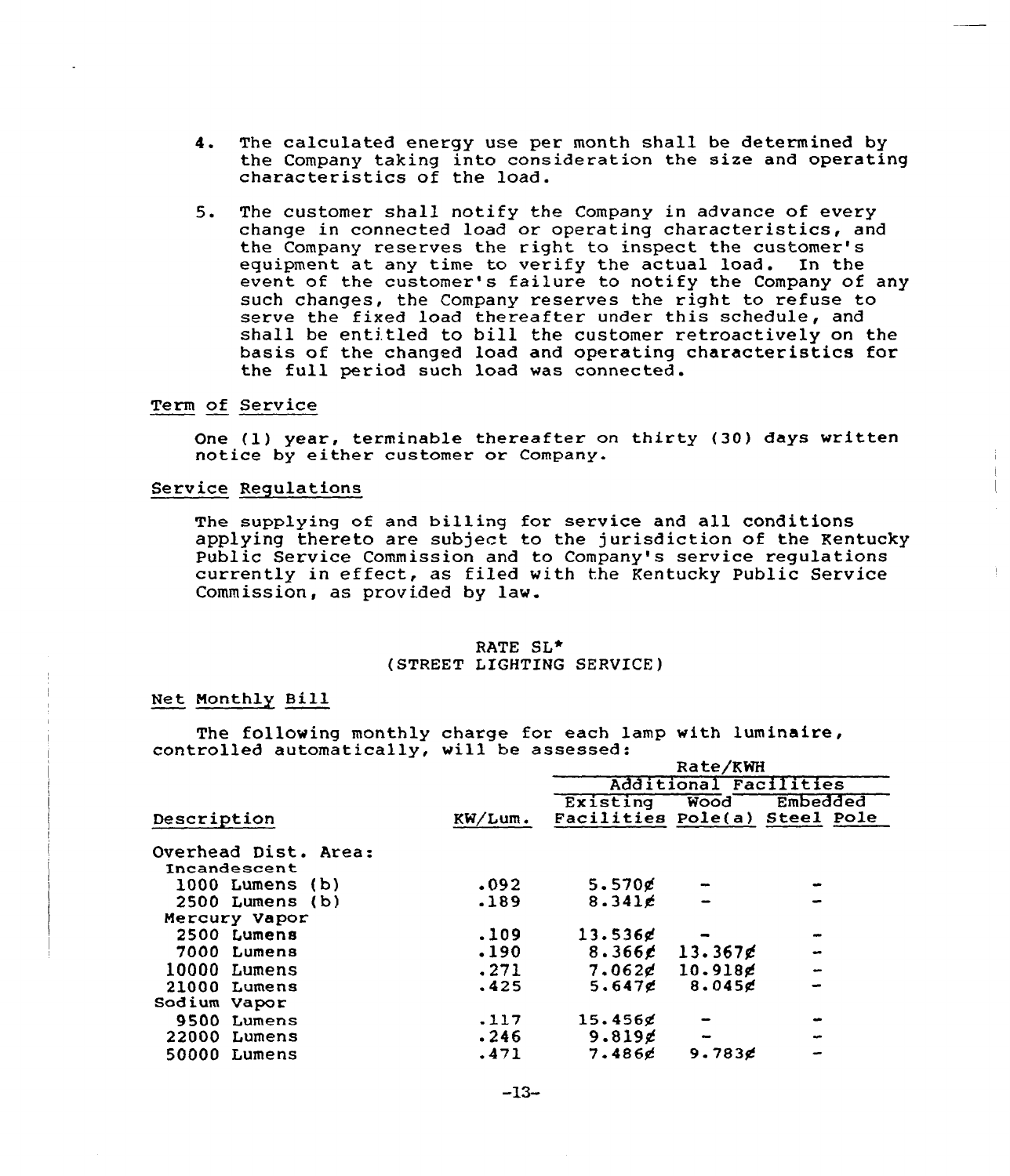|                    |            |                      |                            |                   | Rate/KWH Mounted On-Pole Type |          |
|--------------------|------------|----------------------|----------------------------|-------------------|-------------------------------|----------|
|                    |            | 30'                  | $28 -$                     |                   | 27' Steel 27' Steel           | Fac.     |
| Description        | $KN/Lum$ . | Wood                 |                            | Aluminum 11 Gauge | 3 Gauge                       | Chg. (f) |
| Underground Dist.  |            |                      |                            |                   |                               |          |
| Area -             |            |                      |                            |                   |                               |          |
| Residential        |            |                      |                            |                   |                               |          |
| (only):            |            |                      |                            |                   |                               |          |
| Mercury Vapor      |            |                      |                            |                   |                               |          |
| 7000 Lumens        | .210       | 12.745g              | $15.388$ g                 | 26.3386           |                               |          |
| 10000 Lumens       | .292       |                      | $10.187\ell$ 11.966 $\ell$ | 19.906g           |                               |          |
| 21000 Lumens       | .460       | $7.553$ g            |                            | 13.733g           |                               |          |
| Sodium Vapor       |            |                      |                            |                   |                               |          |
| 50000 Lumens (c)   | .471       | $9.746$ g            |                            |                   |                               |          |
| Decorative-Mercury |            |                      |                            |                   |                               |          |
| Vapor, 7000 Lumens |            |                      |                            |                   |                               |          |
| Town & Country (d) | .208       | 13.433c              |                            |                   |                               |          |
| Holophane (e)      | .210       | 14.2266              |                            |                   |                               |          |
| (a)<br>Where<br>a  |            | street lighting unit |                            | is<br>to          | be installed                  | on.<br>a |

- non-company owned pole on which the Company does not have an existing contract, an additional charge of 53.15 per pole will be applicable. will be applicable.<br>(b) New or replacement units are not offered by the Company.<br>(c) Mounted on 40' wood pole.<br>(d) Fixture mounted on 17' wood laminated pole.
- 
- 
- (d) Fixture mounted on  $17'$  wood laminated pole.<br>(e) Fixture mounted on  $17'$  fiber glass pole.
- 
- (e) Fixture mounted on 17' wood laminated pole.<br>
(e) Fixture mounted on 17' fiber glass pole.<br>
(f) For underground lights, 80.50 per month shall be added to the price per month per street lighting unit for each increment price per month per street lighting unit for each increment<br>of 25' of secondary wiring beyond the initial 25' from the of 25' of secondary wiring beyond the initial 25' from the pole.

Customer Owned, Company Maintained Fixtures

|               |                | Fixture Charges (¢/KWH)(a) |                      |                         |            |  |
|---------------|----------------|----------------------------|----------------------|-------------------------|------------|--|
|               |                |                            | Conventional Fixture |                         | Decorative |  |
| Description   |                | KW/Fix.                    |                      | Fixture(b) Wood Pole(c) | Fixture    |  |
| Mercury Vapor |                |                            |                      |                         |            |  |
| 7,000 Lumens  |                | $.190$ (d)                 | 5.094                | 10.858                  | 5.858      |  |
| 10,000 Lumens |                | .271                       | 4.568                | 8.662                   | N/A        |  |
| 21,000 Lumens |                | .425                       | 4.011                | 6.622                   | N/A        |  |
| Sodium Vapor  |                |                            |                      |                         |            |  |
|               | $9,500$ Lumens | $.117$ (e)                 | 7.451                | 16.934                  | 9.226      |  |
| 22,000 Lumens |                | .246                       | 5.131                | 9.582                   | N/A        |  |
| 50,000 Lumens |                | .471                       | 4.142                | 6.865                   | N/A        |  |

(a) Fixtures for which the total investment and installation costs are borne by the customer. It shall be an approved Company fixture used in overhead or underground distribution areas.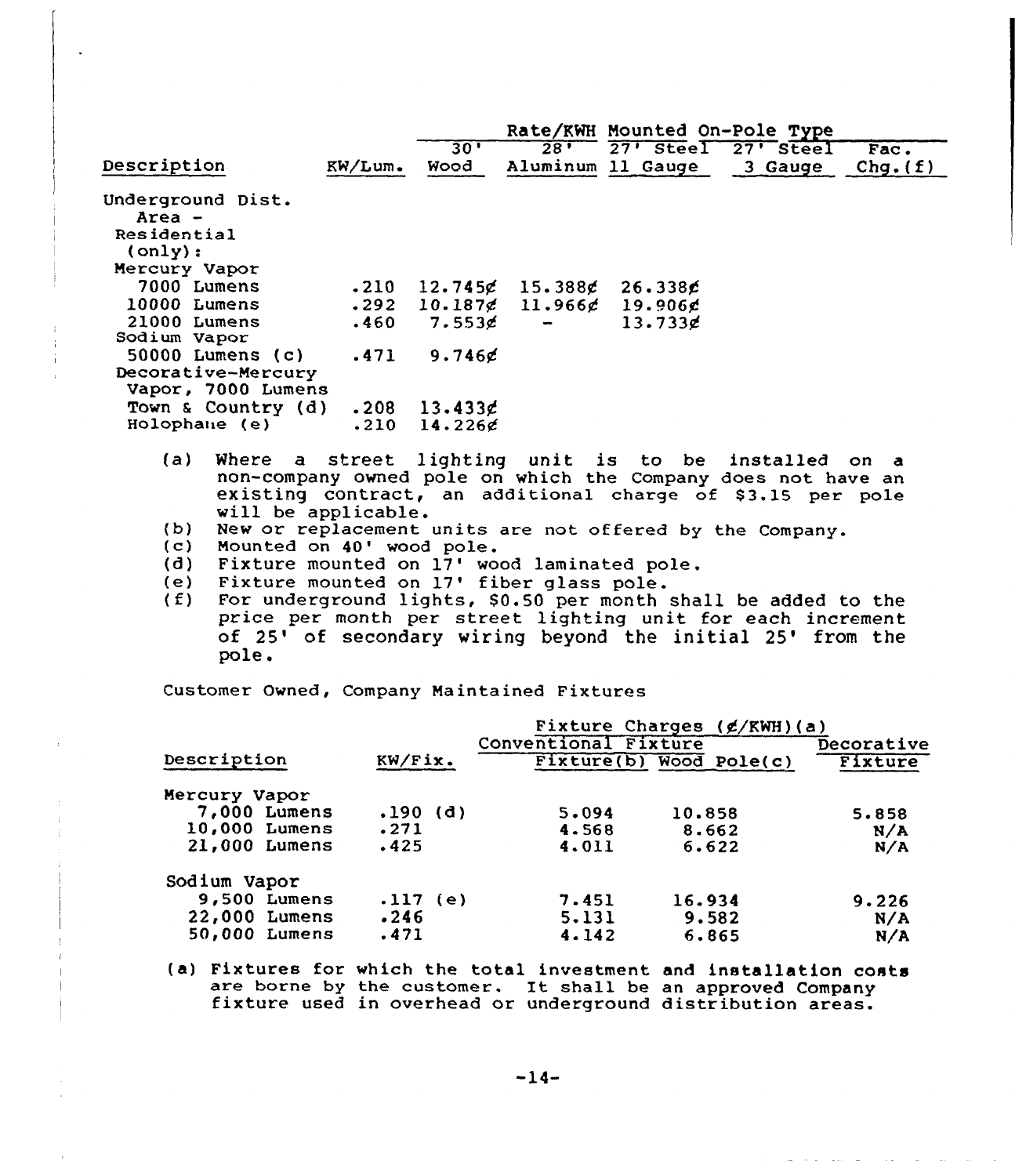- (b) Rate is based upon energy plus limited maintenance by Company which includes only fixture cleaning, relamping and glassware and photo cell replacement.
- (c) Where a street lighting fixture is to he installed on a non-company owned pole on which the Company does not have a contract, the charge listed under wood pole will apply.
- (d) .208 for Town and Country Decorative Fixture .210 for Holophane Decorative Fixture
- (e) .128 for Holophane Decorative Fixture

Customer Owned and Maintained Units

The rate for energy used for this type street lighting will be<br>2.827¢ per kilowatt-hour. The monthly kilowatt-hour usage will be mutually agreed upon between the Company and the customer.<br>Where the average monthly usage is less than 150 KWH per point of delivery, the customer shall pay the Company, in addition to the monthly charge, the cost of providing electric service on the basis of time and material plus overhead charges. An estimate of the cost will be submitted for approval before work<br>is carried out.

# RATE TL\* (TRAFFIC LIGHTING SERVICE)

#### Net Monthly Bill

Computed in accordance with the following charges:

- $1.$ Where the Company supplies energy only, all kilowatt-hours shall be billed at 2.91 cents per kilowatt-hour; or
- Where the Company supplies energy and has agreed to provide limited maintenance for traffic signal equipment, all  $2.$ kilowatt-hours shall be billed at  $4.519$  cents per kilowatthour.

# General Conditions

- $1.$ Billing will be based on the calculated kilowatt-hour consumption taking into consideration the size and characteristics of the load.
- 2. Where the average monthly usage is less than 110 KWH per<br>point of delivery, the customer shall pay the company, in<br>addition to the monthly charge, the cost of providing the<br>electric service on the basis of time and mate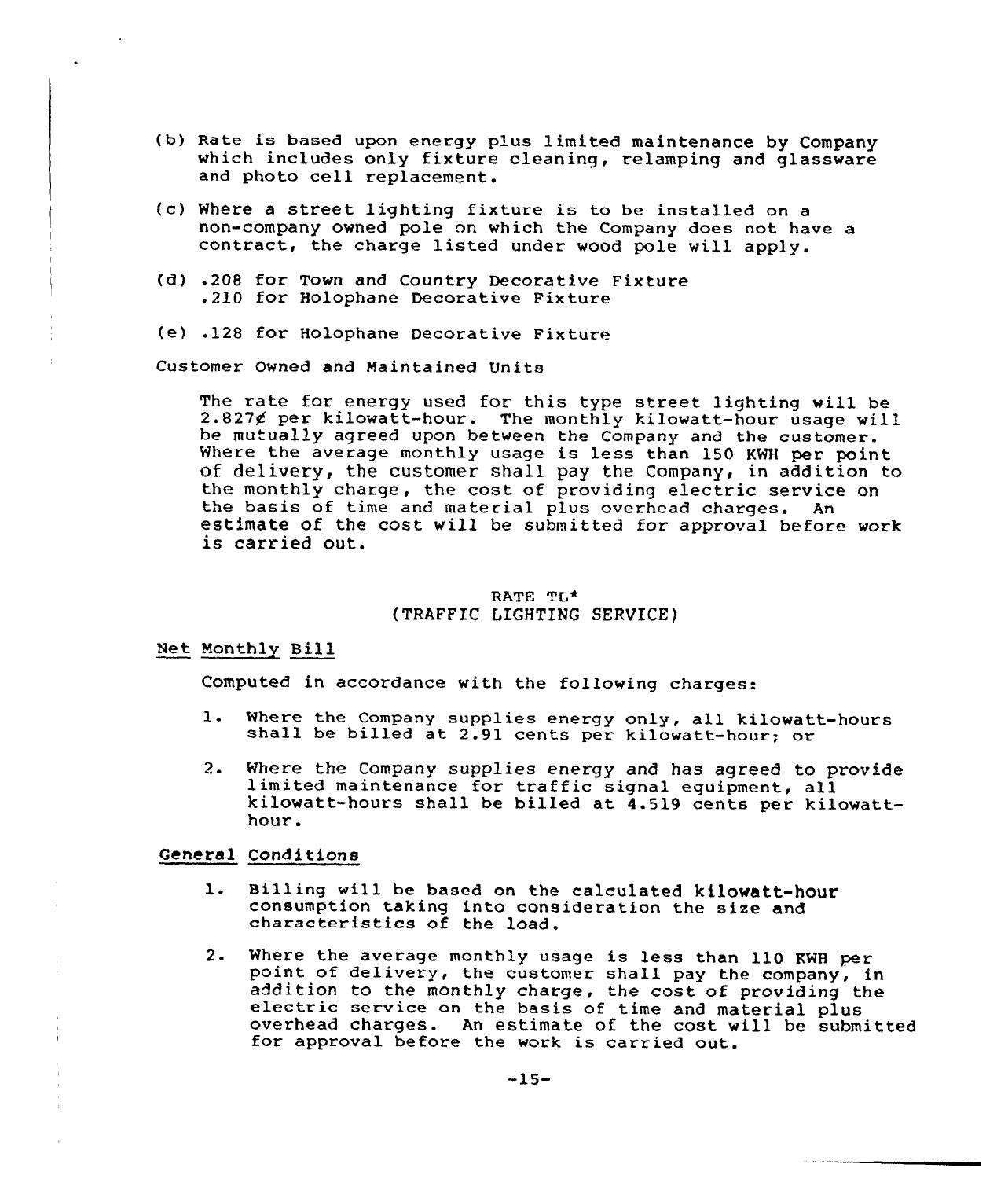- 3. The location of each point of delivery shall be mutually agreed upon by the Company and the customer. In overhead distribution areas, the point of delivery shall be within 150 feet of existing secondary wiring. In underground distribution areas, the point of delivery shall be at an existing secondary wiring service point.
- 4. If the customer requires a point of delivery which requires the extension, relocation or rearrangement of Company's distribution system, the customer shall pay the Company, in addition to the monthly charge, the cost of such extension, relocation or rearrangement on the basis of time and material plus overhead charges unless, in the the judgment. of the company, no payment shall be made. An estimate of the cost will be submitted for approval before work is carried out.

# Limited Maintenance

Limited maintenance for traffic signals is defined as cleaning and replacing lamps and repairing connections in wiring which are of <sup>a</sup> minor nature. Limited maintenance for traffic controllers is defined as cleaning, oiling, adjusting and replacing of contacts, time-setting when requested and minor repairs to defective wiring.

### RATE OL\* (OUTDOOR LIGHTING SERVICE )

# Net Monthly Bill

The following monthly charge for each lamp with luminaire, controlled automatically, mounted on a utility pole, as specified by the Company, with a maximum mast arm of 10 feet for overhead units, will be assessed:

| Lighting Served With Overhead |              |            |
|-------------------------------|--------------|------------|
| Facilities (OH)               | KW/Luminaire | Rate/KWH   |
| 9,500 Lumen High Pressure     |              |            |
| Sodium-Enclosed               | 0.117        | 18.807g    |
| 9,500 Lumen High Pressure     |              |            |
| Sodium-Open                   | 0.117        | $14.496$ g |
| 22,000 Lumen High Pressure    |              |            |
| Sodium-Enclosed               | 0.246        | 11.449g    |
| 50,000 Lumen High Pressure    |              |            |
| Sodium-Enclosed               | 0.471        | $6.922$ g  |
|                               |              |            |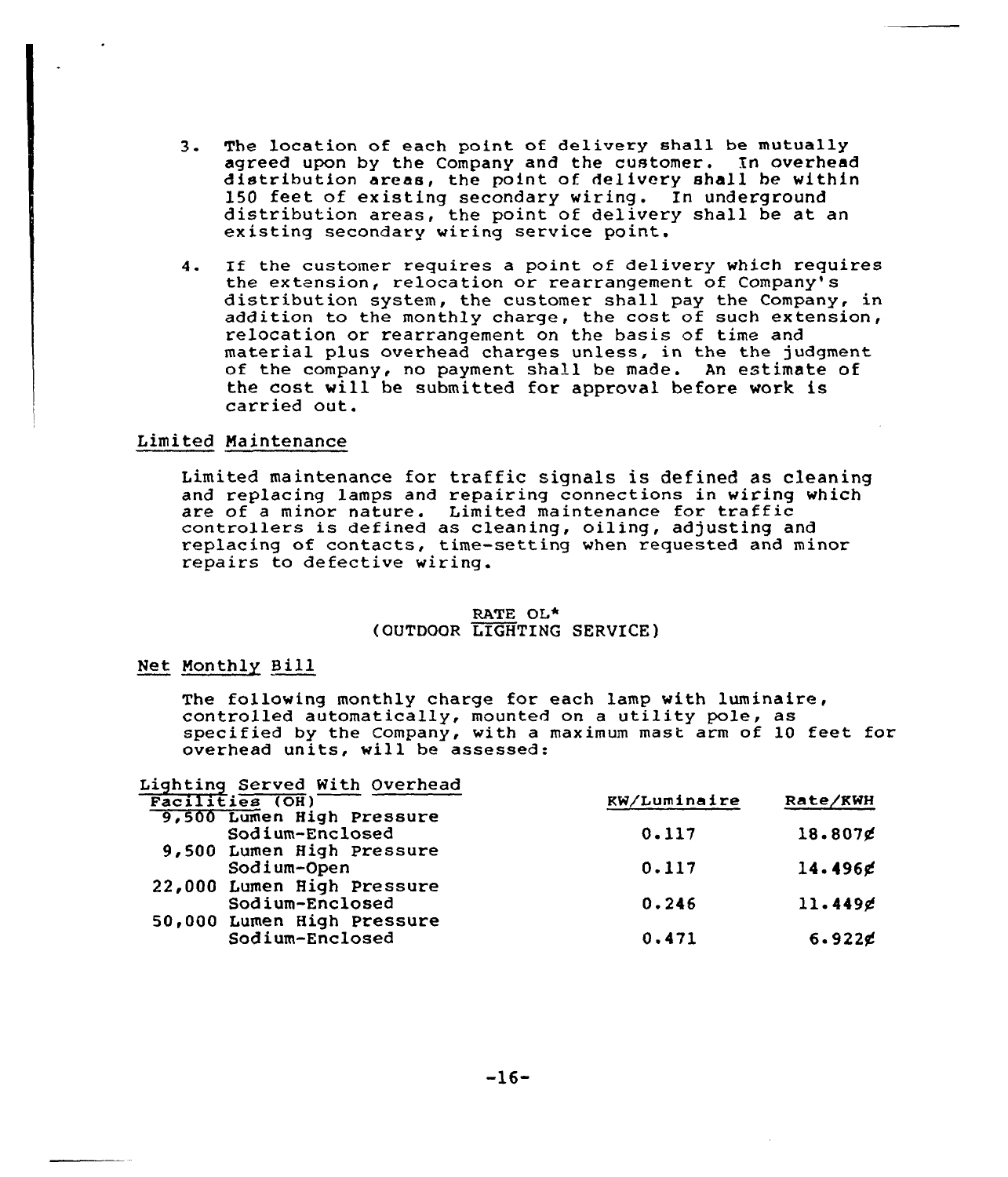|                                   | KW/Luminaire | Rate/KWH   |
|-----------------------------------|--------------|------------|
| Lighting Served With Underground  |              |            |
| <b>Facilities (URD)</b>           |              |            |
| 9,500 Lumen High Pressure         |              |            |
| Sodium-Enclosed                   | 0.117        | $18.807$ g |
| 9,500 Lumen High Pressure         |              |            |
| Sodium-Open                       | 0.117        | 14.499g    |
| 9,500 Lumen High Pressure         |              |            |
| Sodium-TC 100 R                   | 0.146        | $17.324$ g |
| 22,000 Lumen High Pressure        |              |            |
| Sodium-Enclosed                   | 0.246        | 11.449c    |
| Floodlighting (FL)                |              |            |
| 22,000 Lumen High Pressure Sodium | 0.246        | 11.149g    |
| 50,000 Lumen High Pressure Sodium | 0.476        | $7.201$ g  |

Additional facilities, if needed, will be billed at the time of installation.

RIDER SES (STANDBY OR EMERGENCY SERVICE)

# Applicability

Applicable to electric service where facilities of suitable voltage and adequate capacity are adjacent to the premises to be served, for standby or emergency purposes furnished to a customer with private generating plant under a general service rate available in the area, under contract for a specified<br>kilowatt demand.

<sup>A</sup> demand meter will be set in all cases.

Net Monthly Bill

The Net Monthly Bill will be computed under the applicable standard rate.

Minimum: The minimum charge will not be less than \$ 3.25 per<br>kilowatt of contract demand or actual demand<br>established during the calendar year whichever is higher.

> RIDER TS (TEMPORARY SERVICE)

# Applicability

Applicable to electric service of a temporary nature, where the standard residential or general service rates are the standard residential or general service rates are effective for the application of this rider, for a period of less than one year and non-recurring, supplied in accordance ress than one year and non-recurring, suppried in accordance<br>with provisions of the appropriate rate currently in effect.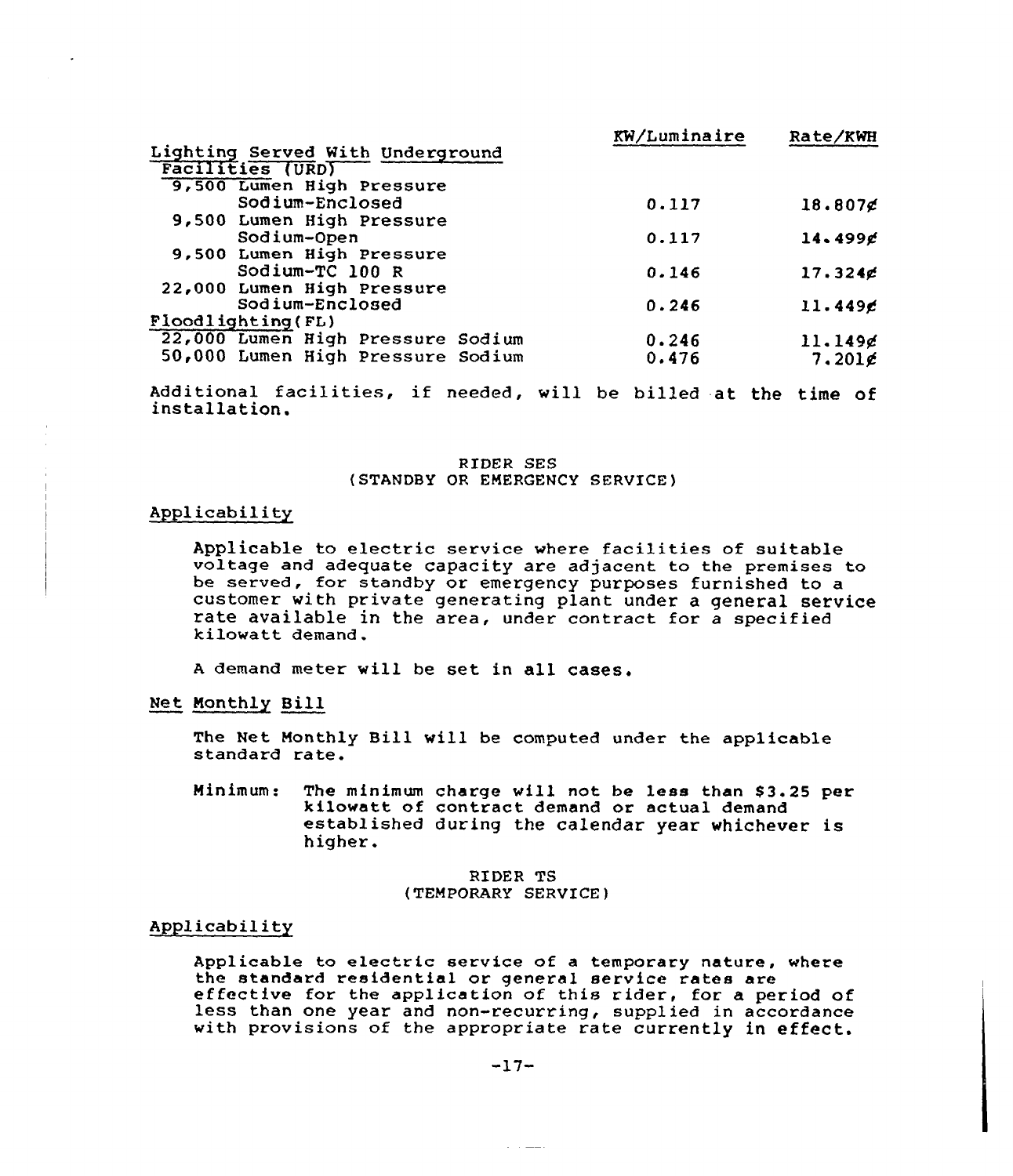### RIDER X (LINE EXTENSION POLICY)

# Extension Plan

#### Extensions

When the estimated cost of extending the distribution lines to reach the customer's premises equals or is less than three (3) times the estimated gross annual revenue the Company vill make the extension without additional guarantee by the customer over that applicable in the rate, provided the customer establishes credit in a manner satisfactory to the Company.

When the estimated cost of extending the distribution lines to reach the customer's premises exceeds three (3) times the estimated gross annual revenue, the customer may be required to guarantee, for a period of five (5) years, a monthly bill of one (1) percent of the line extension cost for residential service and two (2) percent for non-residential service.

When the terms of service or credit have not been established in a manner satisfactory to the Company, the customer may be required to advance the estimated cost of the line extension in either of the above situations. When such advance is made the Company will refund, at the end of each year, for four (4) years, twenty-five (25) percent of the revenues received in any one year up to twenty-five (25) percent of the advance.

# RIDER LM ( LOAD MANAGEMENT RIDER)

#### Off Peak Provision

The "off peak period" for the summer season is defined as the period from 8:00 PM of one day to ll:00 AM of the following day; Friday from 8:00 PN to 11:00 AN of the following Monday; and from 8:00 PM of the day preceding <sup>a</sup> legal holiday to ll:00 AM of the day following that holiday. The "off peak period" for the winter season is defined as the period 2:00 PN to 5:00 PM and from 9:00 PM of one day to 9:00 PM of the day preceding a legal holiday to 9:00 AM of the day following that holiday. The following are recognized legal holidays as far as load conditions of the Company's system are concerned: New Year' Day, President's Day, Good Friday, Memorial Day, Independence Day, Labor Day, Columbus Day, Veterans Day, Thanksgiving Day, Christmas Day. If the foregoing holidays occur on <sup>a</sup> Sunday, the following Monday is considered a holiday.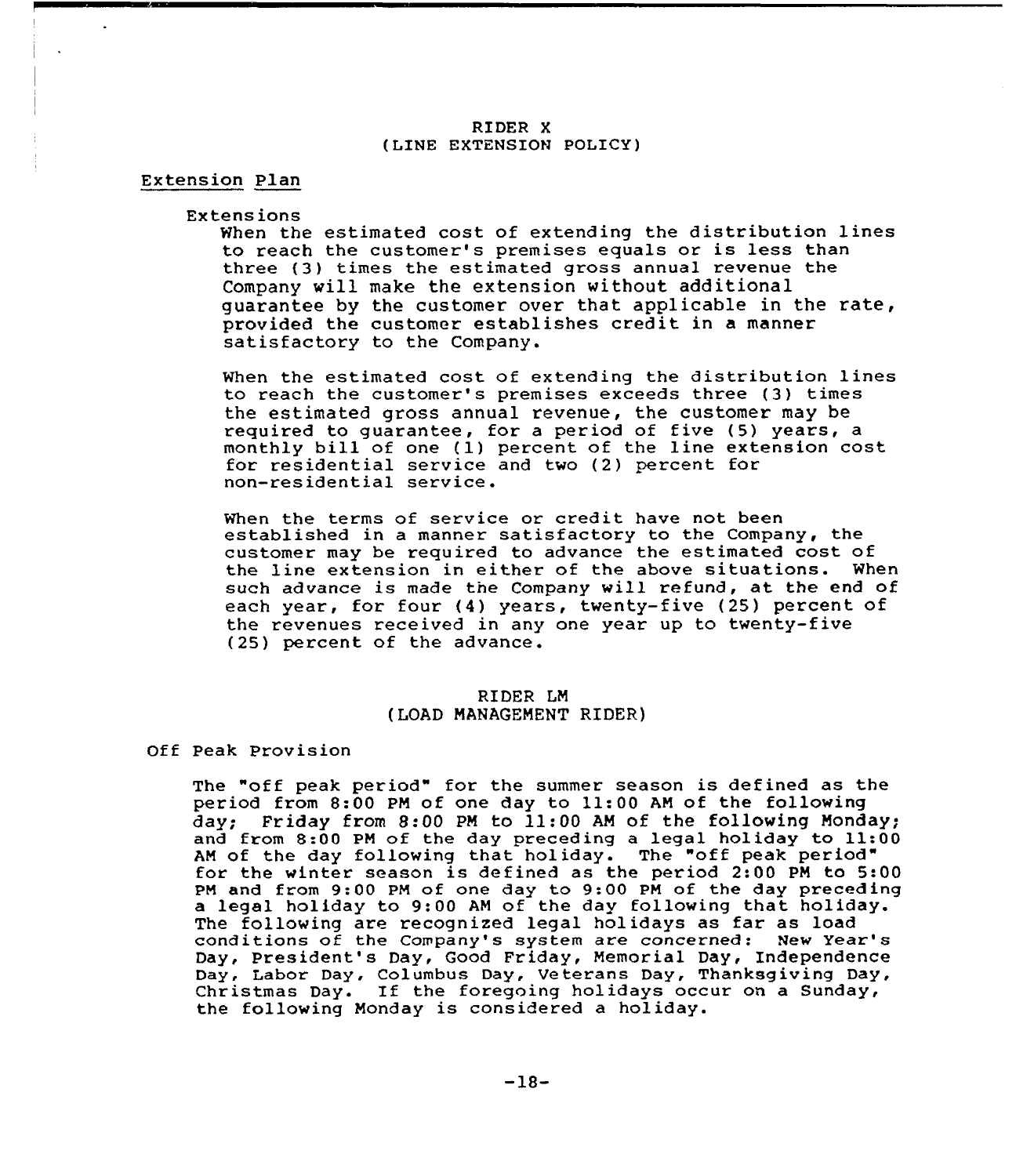The "on peak period" is def ined as all hours exclusive of "off peak period" hours set forth in the preceding paragraph.

- I. For customers with an average monthly demand in excess of fifteen (15) kilowatts and not to exceed five hundred (500) kilowatts where electric service is furnished under the provisions of the Company's existing Rate DS, Service at Distribution Voltage:
	- A. For purposes of administration of this rider, the summer season, as stated above, is the period beginning June l and ending September 30. The winter season consists of all other days which have not been recognized in the summer season.
- II. For customers who meet the Company's criteria for the installation of a magnetic tape recording device for billing, and where electric service is furnished under the provisions of either Rate DS, Service at Distribution Voltage, or Rate TS, Service at Transmission Voltage:
	- A. For purposes of administration of this rider, the summer seascn, as stated above, is the period beginning with the meter reading date in the month of May and ending with the meter reading date in the month of September or the period beginning June 1 and ending September 30, at the Company's option. The winter season consists of all other days which have not been recognized in the summer season.

# Terms and Conditions

The term of contract for the Off Peak Provision shall be a minimum period of one (1) year.

The Company shall not be required to increase the capability of any service facilities in order to furnish off peak demands. The Company reserves the right, upon 30 days notice to customers affected, to change the time or times during which on peak demands may be established.

The supply and billing for service and all conditions applying thereto, are subject to the jurisdiction of the Kentucky Public Service Commission, and to Company's Service Regulations currently in effeet, as fi led with the Kentucky Publ ic Service Commission.